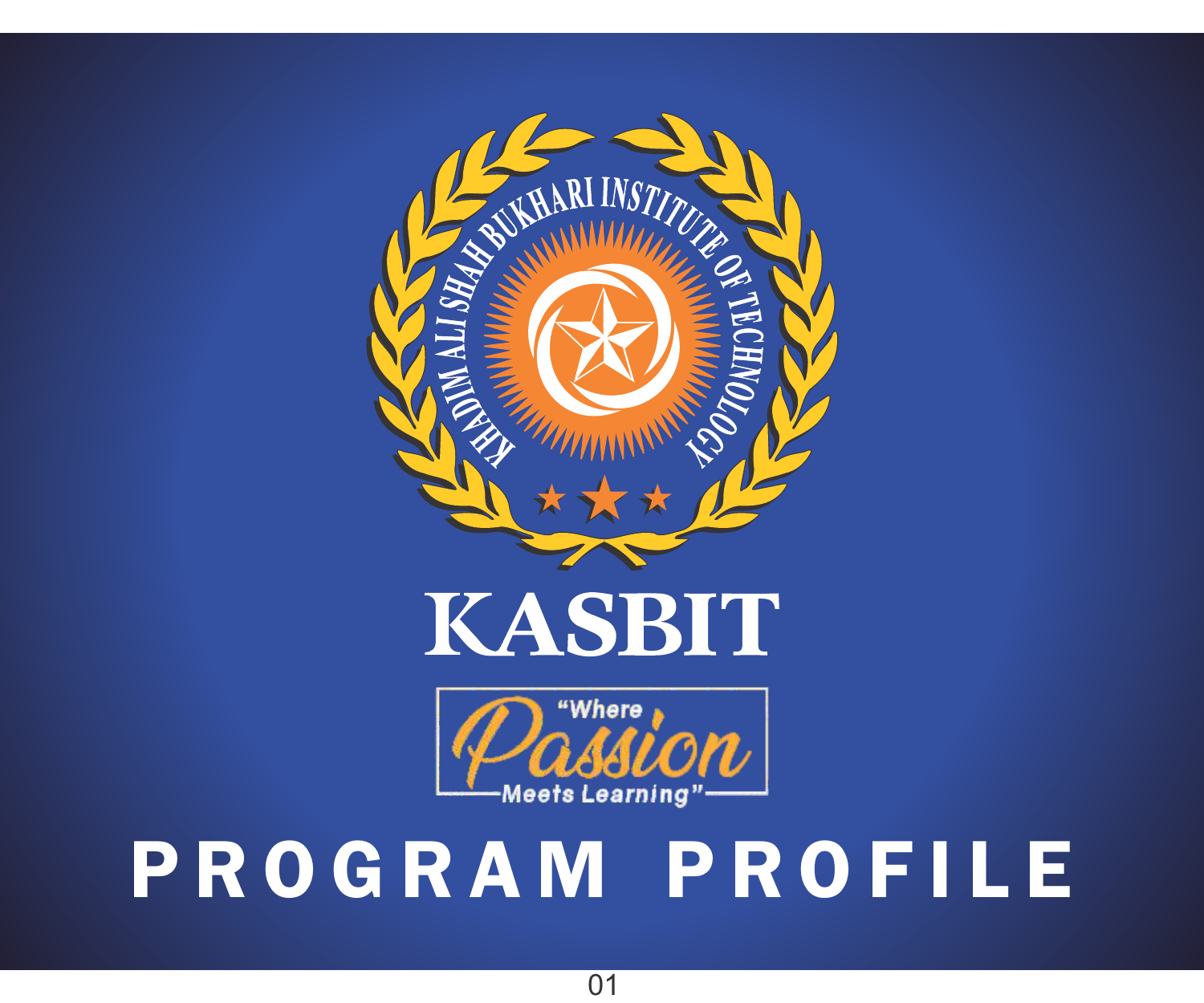# MILLENNIAL STATEMENT

KASBIT'S Millennial undertaking is to provide higher education, scholarship, training, and outreach services through exemplary teaching, research, innovation and extension support for sustainable national and international development.

We nurture an intelligent, inclusive culture that integrates robust theory with global best practices to produce graduates with relevant knowledge, skills and responsible citizenry.

In this regard, KASBIT is guided by passion for excellence, integrity, transparency, professionalism, devotion to duty and good corporate governance.

Mubashir Ali Shah Bukhari (CEO)

Khadim Ali Shah Bukhari Institute of Technology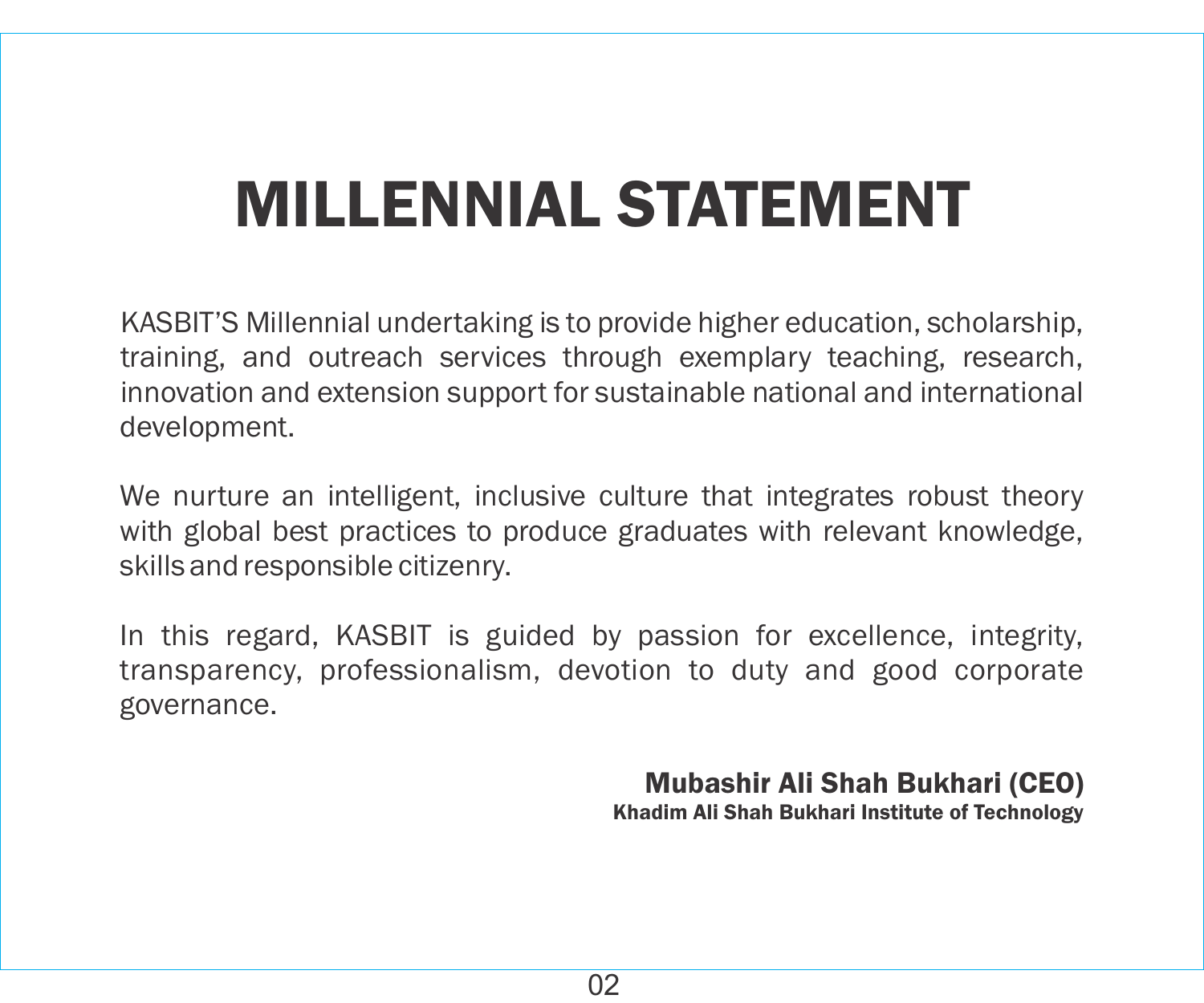### PROGRAM SCHEMA (ADP) ASSOCIATE DEGREE PROGRAM IN COMMERCE MORNING/EVENING (PREVIOUS B.COM 2 YEARS)



#### COURSE WORK AND DURATION: ELIGIBILITY:

| Intake:                    | Twice a year (Spring and Fall) |
|----------------------------|--------------------------------|
| <b>Total Courses:</b>      | 22                             |
| <b>Total Credit Hours:</b> | 66                             |
| Maximum Load:              | 06 Courses per Semester        |

- For admission in the ADP Program, the applicant must have completed 12 Years of Education or A level with Minimum two C's / excluding General paper & Urdu) or equivalent, High School Diploma recognized by the Sindh Board.
- The applicant has to take an institute based admission test.
- On successfully qualifying the Admission Test, the applicant shall be called for a Final Interview, in which his/her Admission shall be confirmed.
- Student seeking credit transfer may also apply for admission.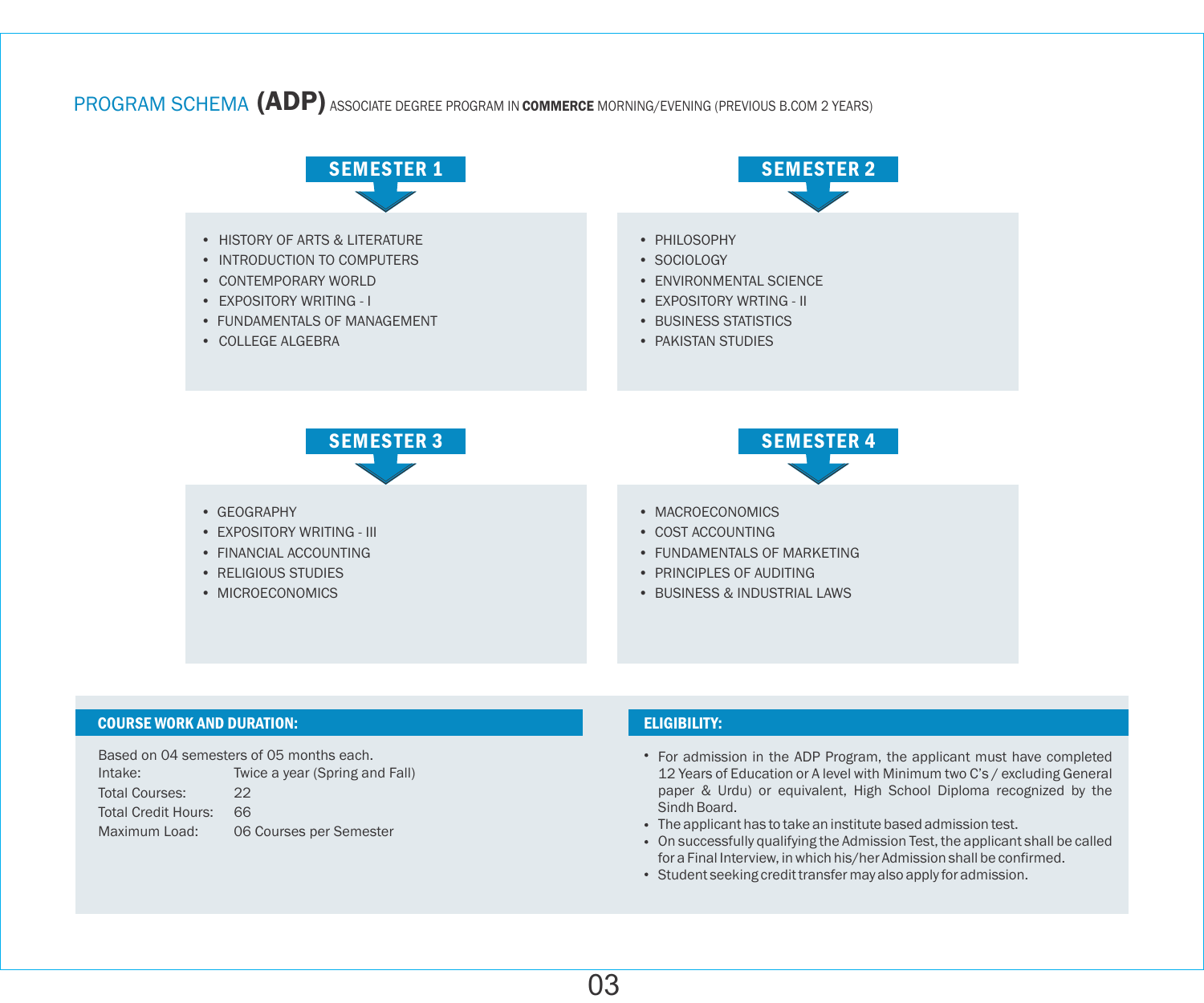### PROGRAM SCHEMA (ADP) ASSOCIATE DEGREE PROGRAM IN DIGITAL MARKETING



#### COURSE WORK AND DURATION: ELIGIBILITY:

| Intake:                    | Twice a year (Spring and Fall) |
|----------------------------|--------------------------------|
| <b>Total Courses:</b>      | 24                             |
| <b>Total Credit Hours:</b> | 72                             |
| Maximum Load:              | 06 Courses per Semester        |

- For admission in the ADP Program in Digital Marketing, the applicant must have completed 12 Years of Education or A level with Minimum two C's / excluding General paper & Urdu or equivalent, High School Diploma recognized by the Sindh Board.
- The applicant has to take an institute based Admission Test
- On successfully qualifying the Admission Test, the applicant shall be called for a final interview, in which his/her Admission shall be confirmed
- Student seeking credit transfer may also apply for admission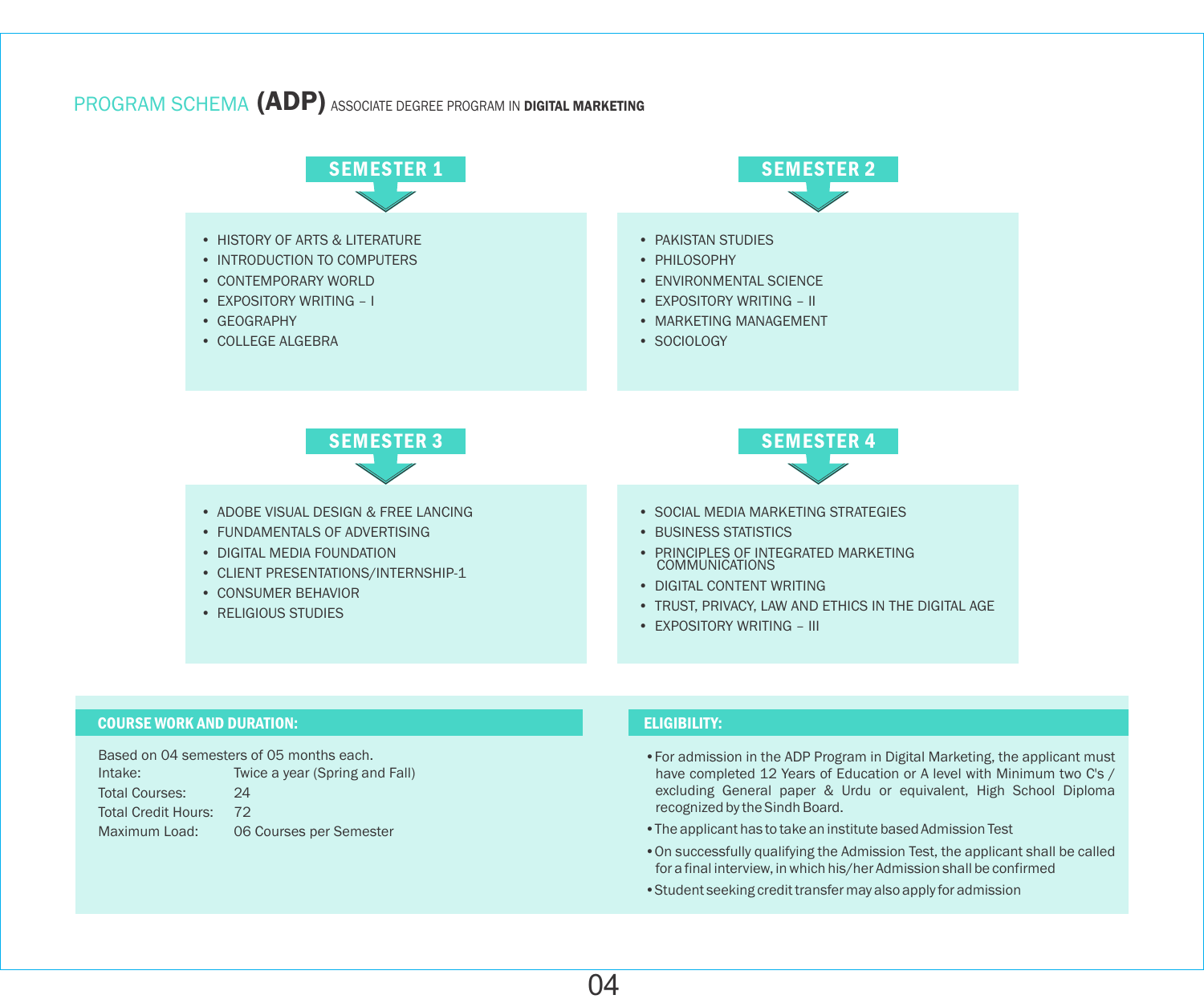### PROGRAM SCHEMA (ADP) ASSOCIATE DEGREE PROGRAM IN ADMINISTRATIVE AND OFFICE MANAGEMENT



#### COURSE WORK AND DURATION: ELIGIBILITY:

Based on 04 semesters of 05 months each.  $In this$ **Twice a year (Spring and Fall)** 

| <u>muano.</u>              | TWICC & YCAL (ODITIE ATIVIT OF |
|----------------------------|--------------------------------|
| <b>Total Courses:</b>      | 24                             |
| <b>Total Credit Hours:</b> | 72                             |
| Maximum Load:              | 06 Courses per Semester        |

- For admission in the ADP Program in Administrative and Office Management, the applicant must have completed 12 Years of Education or A level with Minimum two C's / excluding General paper & Urdu or equivalent, High School Diploma recognized by the Sindh Board.
- The applicant has to take an institute based Admission Test
- On successfully qualifying the Admission Test, the applicant shall be called for a final interview, in which his/her Admission shall be confirmed
- Student seeking credit transfer may also apply for admission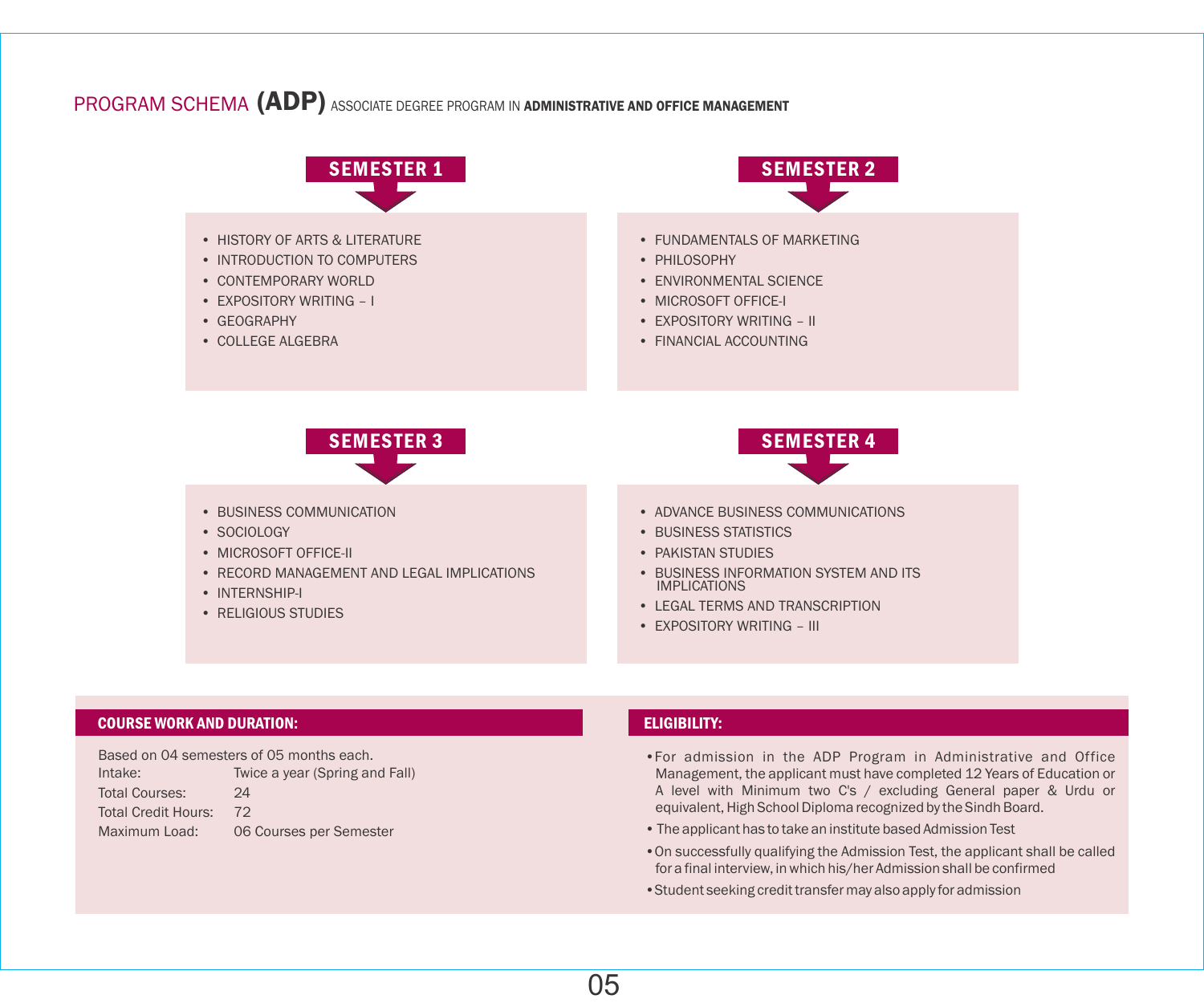### PROGRAM SCHEMA (ADP) ASSOCIATE DEGREE PROGRAM IN ECOMMERCE AND ONLINE BUSINESS MANAGEMENT



#### COURSE WORK AND DURATION: ELIGIBILITY:

| Intake:                    | Twice a year (Spring and Fall) |
|----------------------------|--------------------------------|
| <b>Total Courses:</b>      | 24                             |
| <b>Total Credit Hours:</b> | $72^{\circ}$                   |
| Maximum Load:              | 06 Courses per Semester        |

- For admission in the ADP Program in Ecommerce and Online Business Management, the applicant must have completed 12 Years of Education or A level with Minimum two C's / excluding General paper & Urdu or equivalent, High School Diploma recognized by the Sindh Board.
- The applicant has to take an institute based Admission Test
- On successfully qualifying the Admission Test, the applicant shall be called for a final interview, in which his/her Admission shall be confirmed
- Student seeking credit transfer may also apply for admission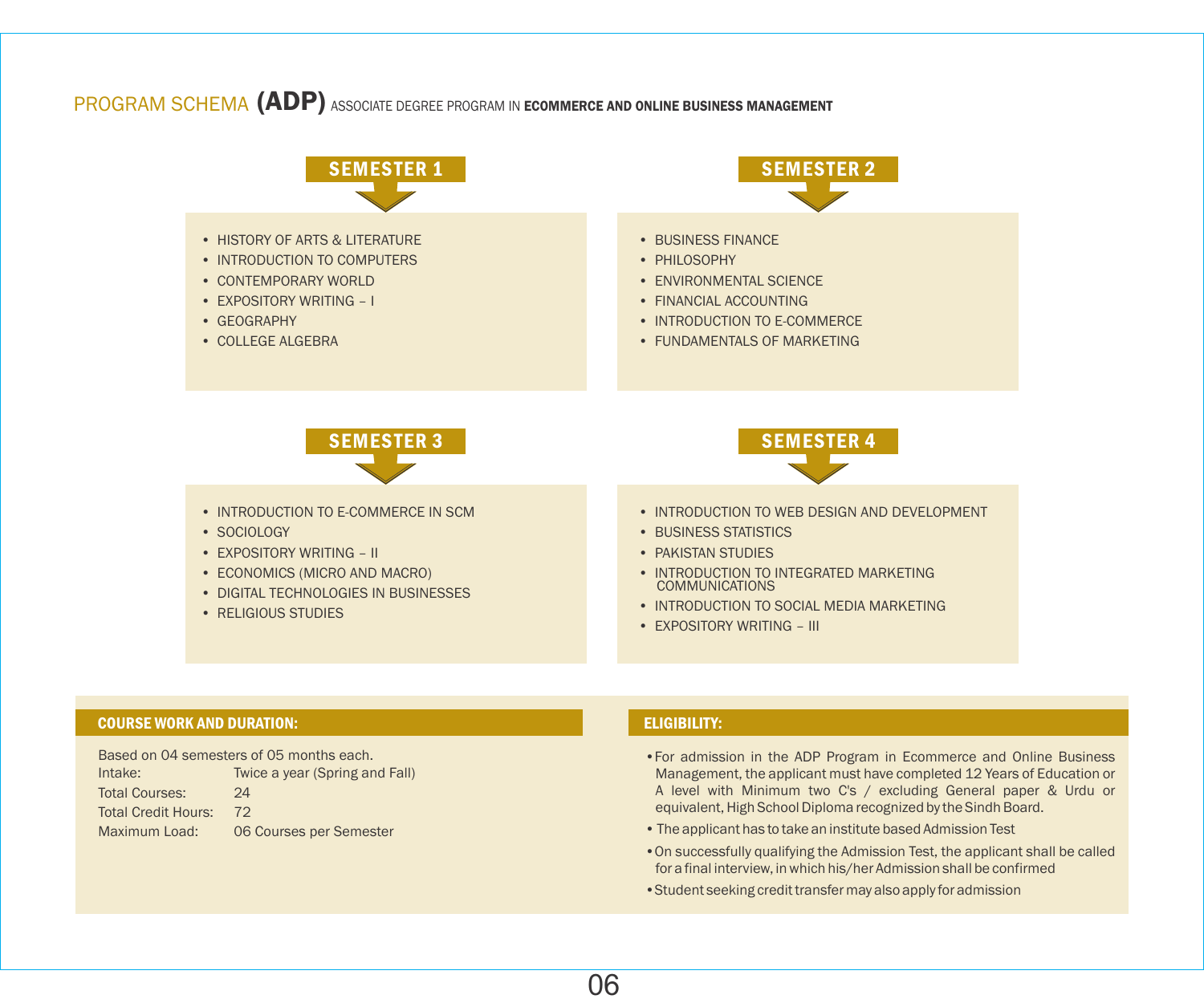### PROGRAM SCHEMA (ADP) ASSOCIATE DEGREE PROGRAM IN SALES MANAGEMENT



#### COURSE WORK AND DURATION: ELIGIBILITY:

| Intake:                    | Twice a year (Spring and Fall) |
|----------------------------|--------------------------------|
| <b>Total Courses:</b>      | 24                             |
| <b>Total Credit Hours:</b> | 72                             |
| Maximum Load:              | 06 Courses per Semester        |

- For admission in the ADP Program in Sales Management, the applicant must have completed 12 Years of Education or A level with Minimum two C's / excluding General paper & Urdu or equivalent, High School Diploma recognized by the Sindh Board.
- •The applicant has to take an institute based Admission Test
- •On successfully qualifying the Admission Test, the applicant shall be called for a final interview, in which his/her Admission shall be confirmed
- •Student seeking credit transfer may also apply for admission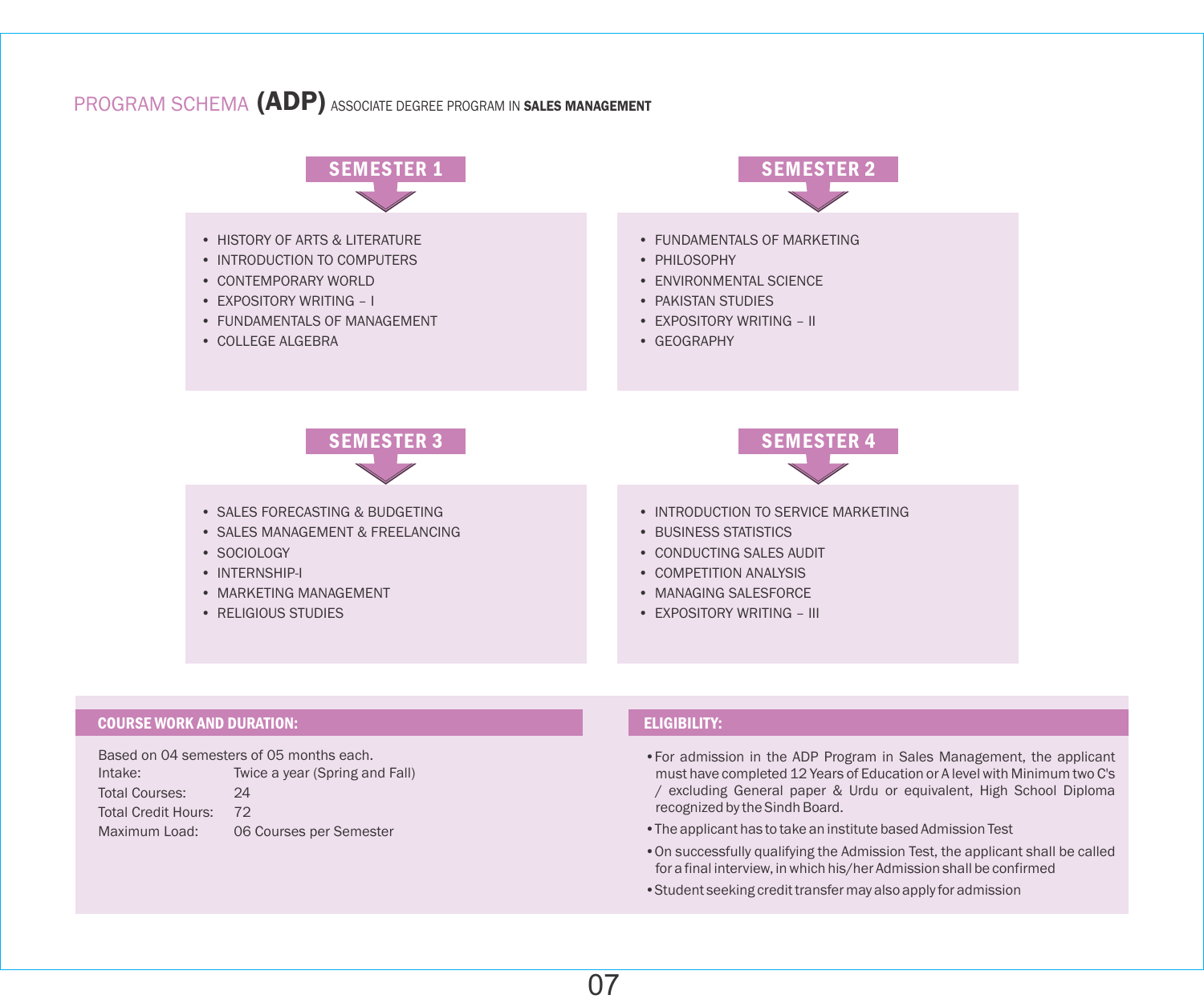### PROGRAM SCHEMA (ADP) ASSOCIATE DEGREE PROGRAM IN WEB AND SOFTWARE DEVELOPMENT



#### COURSE WORK AND DURATION: ELIGIBILITY:

Based on 04 semesters of 05 months each. Intake: Total Courses: Twice a year (Spring and Fall) 24

Total Credit Hours: 72

Maximum Load: 06 Courses per Semester

- For admission in the ADP Program in Web and Software development, the applicant must have completed 12 Years of Education or A level with Minimum two C's / excluding General paper & Urdu or equivalent, High School Diploma recognized by the Sindh Board.
- The applicant has to take an institute based Admission Test
- On successfully qualifying the Admission Test, the applicant shall be called for a final interview, in which his/her Admission shall be confirmed
- Student seeking credit transfer may also apply for admission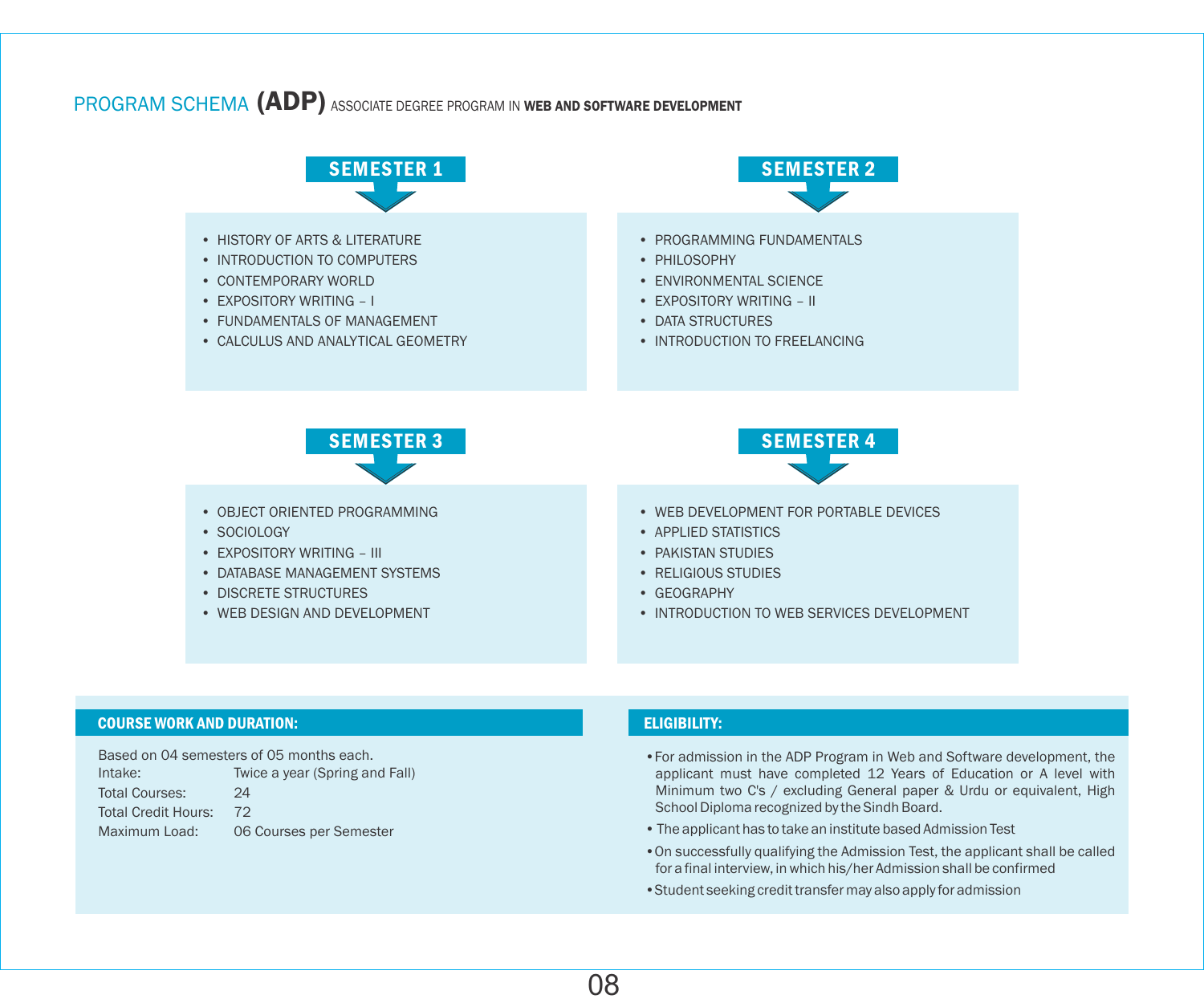### PROGRAM SCHEMA (ADP) ASSOCIATE DEGREE PROGRAM IN COMPUTER INFRASTRUCTURE AND NETWORKING



#### COURSE WORK AND DURATION: ELIGIBILITY:

| Intake:                    | Twice a year (Spring and Fall) |
|----------------------------|--------------------------------|
| <b>Total Courses:</b>      | 24                             |
| <b>Total Credit Hours:</b> | 72.                            |
| Maximum Load:              | 06 Courses per Semester        |

- For admission in the ADP Program in Computer infrastructure and networking, the applicant must have completed 12 Years of Education or A level with Minimum two C's / excluding General paper & Urdu or equivalent, High School Diploma recognized by the Sindh Board.
- The applicant has to take an institute based Admission Test
- On successfully qualifying the Admission Test, the applicant shall be called for a final interview, in which his/her Admission shall be confirmed
- Student seeking credit transfer may also apply for admission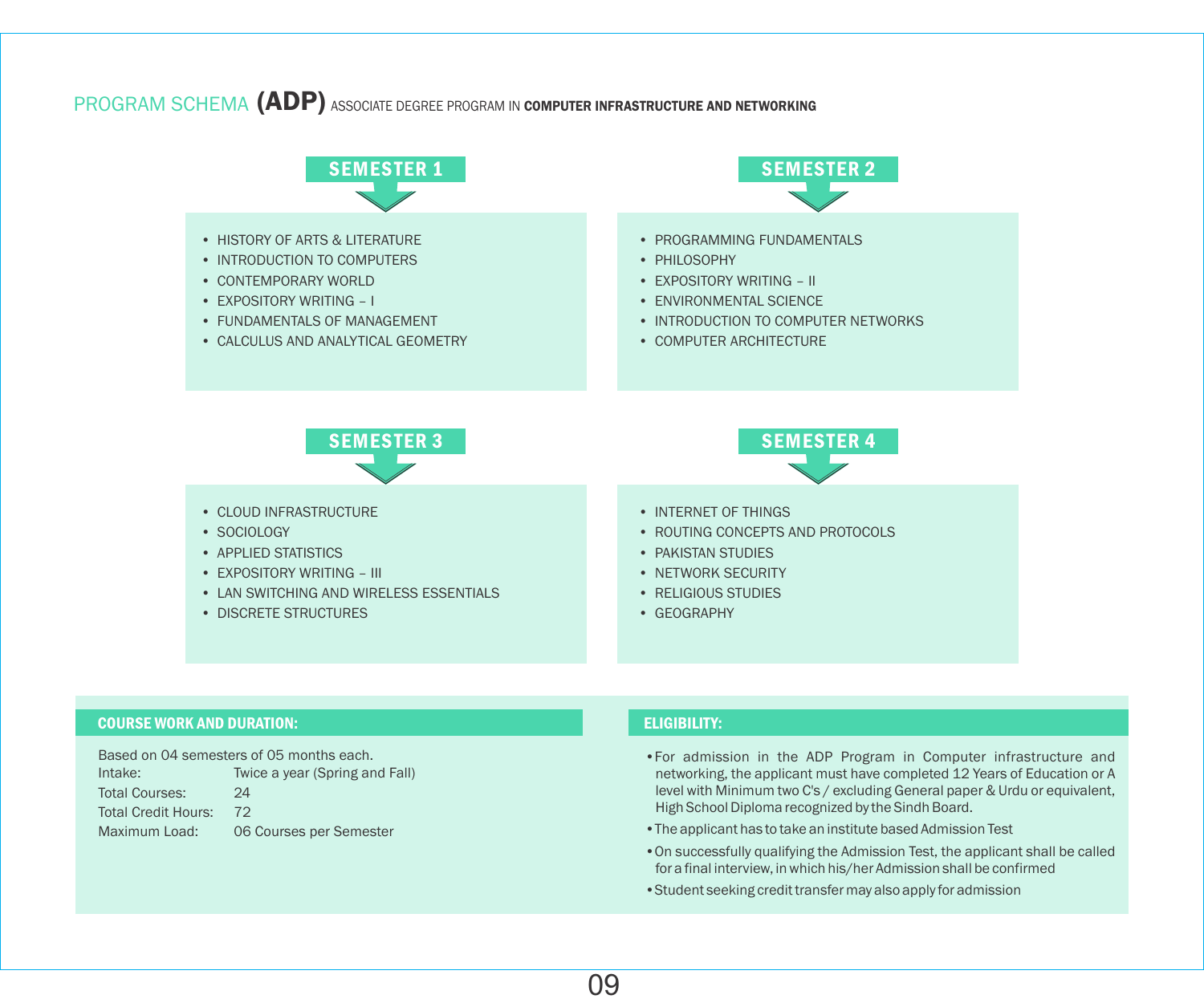#### PROGRAM SCHEMA BBA 4 YEARS MORNING PROGRAM



#### COURSE WORK AND DURATION: ELIGIBILITY:

| Intake:                    | Twice a year (Spring and Fall) |
|----------------------------|--------------------------------|
| <b>Total Courses:</b>      | 45                             |
| <b>Total Credit Hours:</b> | 135                            |
| Maximum Load:              | 06 Courses per Semester        |

- For admission in the BBA Program, the applicant must have completed 12 Years of Education with Minimum 2nd Division or A level with Minimum two C's / (excluding General paper & Urdu) or equivalent, High School Diploma recognized by the Sindh Board.
- •The applicant has to take an institute based admission test.
- •On successfully qualifying the Admission Test, the applicant shall be called for a Final Interview, in which his/her Admission shall be confirmed.
- •Student seeking credit transfer may also apply for admission.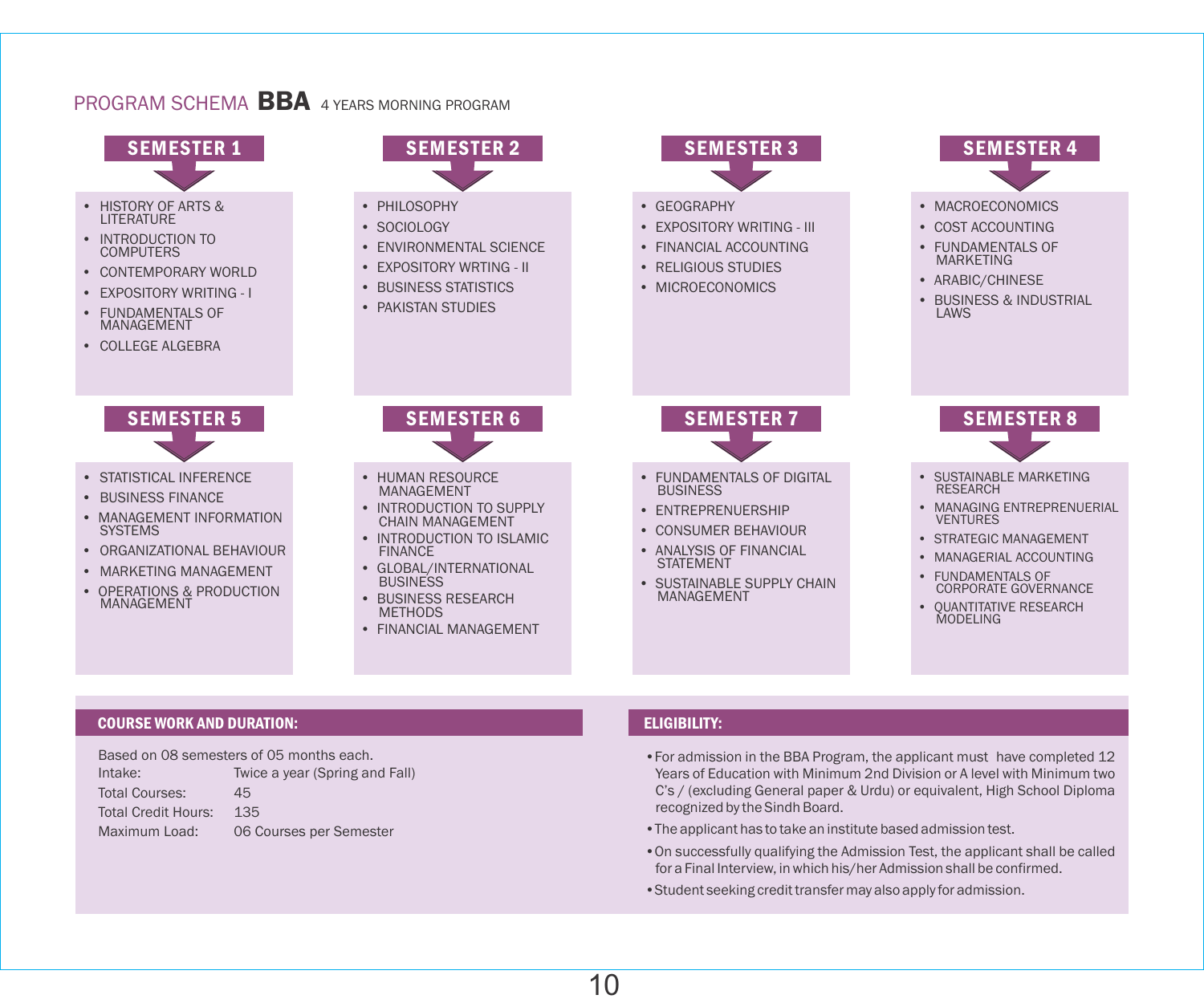### PROGRAM SCHEMA **BS (AF)** 4 YEARS MORNING PROGRAM



- History of Arts & Literature
- Philosophy
- Expository Writing I
- College Algebra
- Contemporary World
- Sociology





- Geography
- Pakistan Studies
- Religious Studies
- Business Statistics
- Expository Writing II



- Fundamentals of Financial Accounting
- Introduction to Computing
- Business Mathematics
- Fundamental of Management
- Business Ethics
- Expository Writing III

- Financial Accounting Reporting
- Business & corporate law
- Fundamental of Marketing
- Statistical Inference
- Business Finance
- Organizational Behavior

- Financial Management
- Management Information **Systems**
- Microeconomics
- Methods in Business Research
- Human Resource Management
- Cost Accounting



- Managerial Accounting
- Financial Modeling
- Advanced Accounting
- Introduction to ERP Systems
- Macroeconomics
- Introduction to Financial **Markets**

# SEMESTER 5 SEMESTER 6 SEMESTER 6 SEMESTER 7 SEMESTER 8 SEMESTER 8

- Islamic Finance
- Audit & Assurance
- Analysis of Financial **Statements**
- Income Tax Law
- Computerized Accounting I
- Project I / Internship



- Strategic Management **Accounting**
- Financial Derivatives and Risk Management
- Behavioral Finance
- Advanced Taxation
- Application of Business **Software**
- Project II / Internship

#### COURSE WORK AND DURATION: ELIGIBILITY:

Based on 08 semesters of 05 months each. Intake: Total Courses: Total Credit Hours: Maximum Load: Twice a year (Spring and Fall) 48 144 06 Courses per Semester

- For admission in the BS (AF) Program, the applicant must have completed 12 Years of Education with Minimum 2nd Division or A level with Minimum two C's / (excluding General paper & Urdu) or equivalent, High School Diploma recognized by the Sindh Board.
- The applicant has to take an institute based admission test.
- On successfully qualifying the Admission Test, the applicant shall be called for a Final Interview, in which his/her Admission shall be confirmed.
- Student seeking credit transfer may also apply for admission.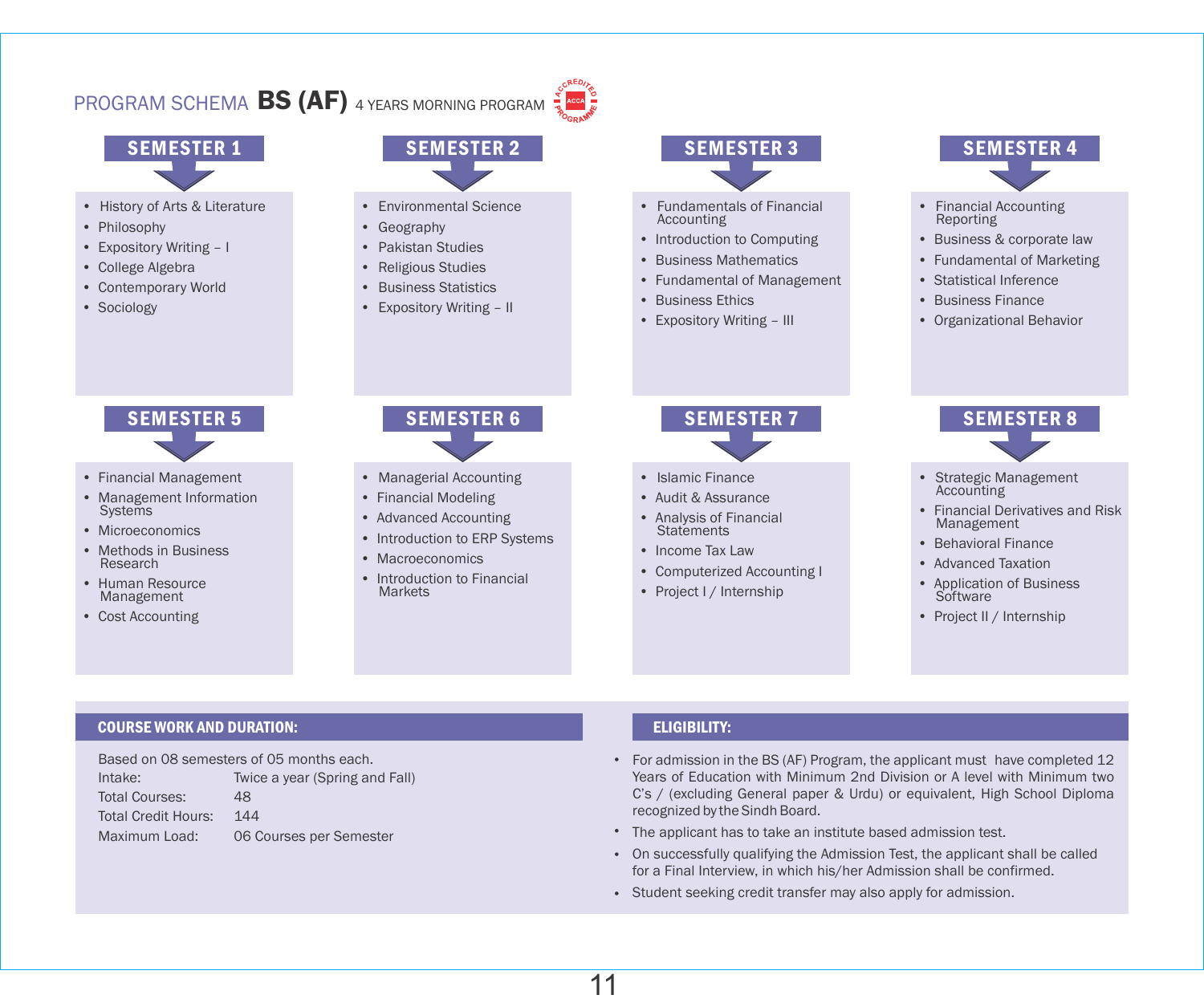### PROGRAM SCHEMA BS (ACCOUNTANCY AND TAXATION) 4 YEARS MORNING PROGRAM



- History of Arts & Literature
- Philosophy
- Expository Writing I
- College Algebra
- Contemporary World
- Sociology



- Environmental Science
- Geography
- Pakistan Studies
- Religious Studies • Business Statistics
- Expository Writing II



- Fundamentals of Financial Accounting
- Introduction to Computing
- Business Mathematics
- Fundamental of Management
- Business Ethics
- Expository Writing III



- Financial Accounting Reporting
- Business & corporate law
- Fundamental of Marketing
- Statistical Inference
- Business Finance
- Organizational Behavior

| <b>SEMESTER 5</b> |  |
|-------------------|--|
|                   |  |

- Financial Management
- Management Information **Systems**
- Microeconomics
- Methods in Business Research
- Introduction to ERP Systems
- Cost Accounting

- Managerial Accounting
- Financial Modeling
- Fundamentals of Taxation
- Human Resource Management
- Macroeconomics
- **Introduction to Financial Markets**

# SEMESTER 6 SEMESTER 7 SEMESTER 8 SEMESTER 8

- Islamic Finance
- Advanced Accounting
- Sales Tax Law and Practices
- Income Tax Law and E Filling
- Computerized Accounting
- Project I / Internship



- Strategic management **Accounting**
- Audit & Assurance
- Excise, Customs & other Tax Laws Practices
- Advance Income Tax Law
- Application of Business **Software**
- Project II / Internship

#### COURSE WORK AND DURATION: ELIGIBILITY:

Based on 08 semesters of 05 months each. Intake: Total Courses: Total Credit Hours: Maximum Load: Twice a year (Spring and Fall) 48 144 06 Courses per Semester

- For admission in the BS Accountancy and Taxation, the applicant must have completed 12 Years of Education with Minimum 2nd Division or A level with Minimum two C's / (excluding General paper & Urdu) or equivalent, High School Diploma recognized by the Sindh Board.
- The applicant has to take an institute based Admission Test
- On successfully qualifying the Admission Test, the applicant shall be called for a final interview, in which his/her Admission shall be confirmed
- Student seeking credit transfer may also apply for admission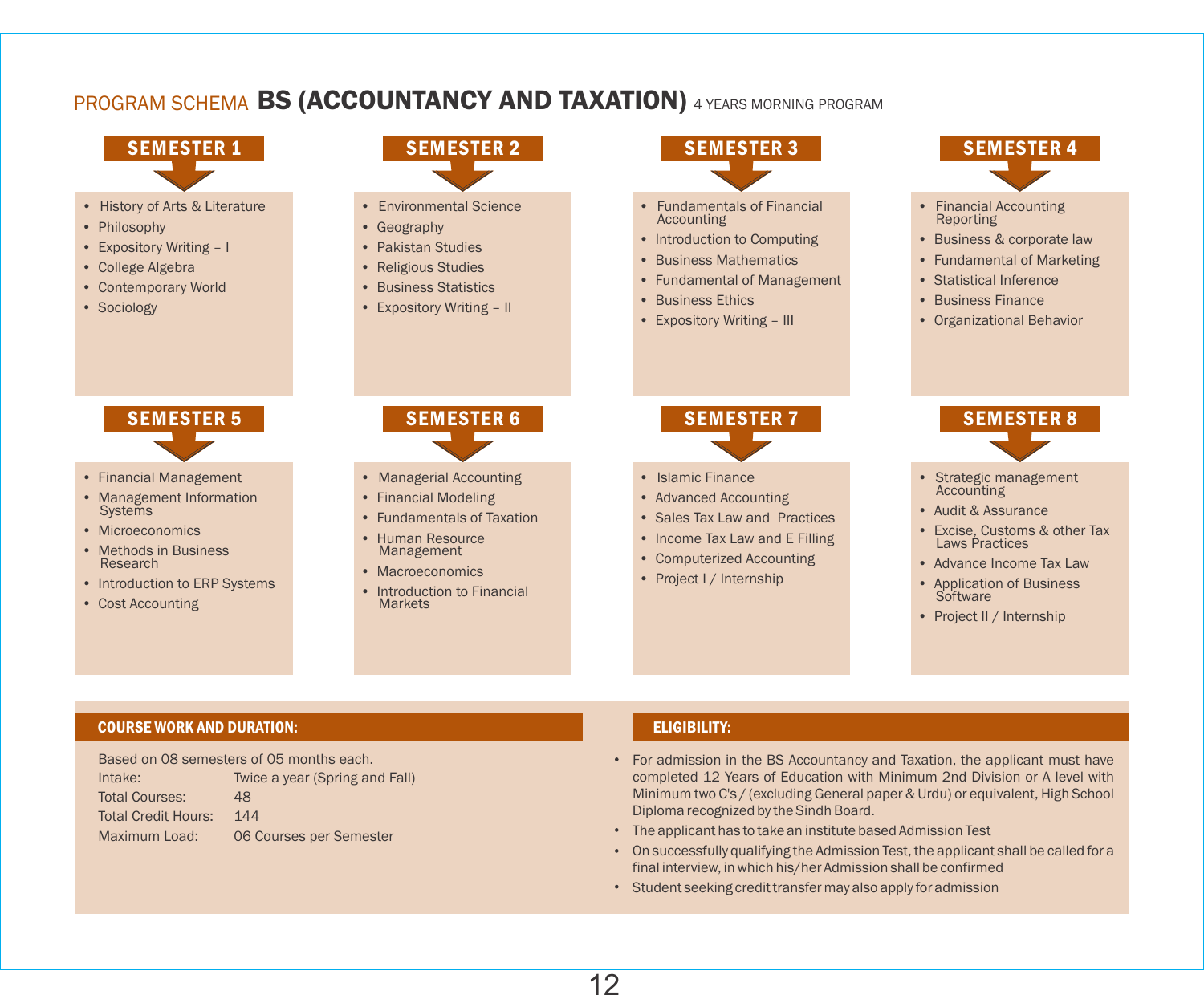### PROGRAM SCHEMA BS (MEDIA MANAGEMENT) 4 YEARS MORNING PROGRAM



- History of Arts & Literature
- Philosophy
- Contemporary World
- Sociology
- Expository Writing I
- College Algebra



- Environmental Science
- Geography
- Pakistan Studies
- Religious Studies • Business Statistics
- Expository Writing II



- Appreciation of Literary Text
- Urdu
- Introduction to Photography
- Introduction to Mass **Communication**
- News Writing & Reporting
- Expository Writing III

- Creative Portfolio Management (P)
- World Civilization & Culture
- Writing Workshop
- Media Literacy
- Introduction to Design Tools
- History of Filmmaking

- Logic & Critical Thinking
- Studio Production
- Editing & Post-production
- Introduction to Advertising & PR
- News Production/ News Anchoring
- Theater Arts



- Business Journalism
- International Relations
- Methods in Media Research
- Sub-Editing & Page-Design
- Introduction to Sound Design
- Introduction to Documentary



- Development Communication
- Human Rights & Gender **Reporting**
- Basic Economics
- Sports Journalism
- Director's Toolkit (P)
- Ad-Film Production

- Magazine Production
- Production Design (P)
- Advanced Documentary Production
- Media Marketing
- Photo & Digital Journalism
- Appreciation of Vernacular **Literature**

#### COURSE WORK AND DURATION: ELIGIBILITY:

| Based on 08 semesters of 05 months each. |                                |
|------------------------------------------|--------------------------------|
| Intake:                                  | Twice a year (Spring and Fall) |
| <b>Total Courses:</b>                    | 48                             |
| <b>Total Credit Hours:</b>               | 144                            |
| Maximum Load:                            | 06 Courses per Semester        |

- For admission in the BS Media Management, the applicant must have completed 12 Years of Education with Minimum 2nd Division or A level with Minimum two C's / (excluding General paper & Urdu) or equivalent, High School Diploma recognized by the Sindh Board.
- The applicant has to take an institute based Admission Test
- On successfully qualifying the Admission Test, the applicant shall be called for a final interview, in which his/her Admission shall be confirmed
- Student seeking credit transfer may also apply for admission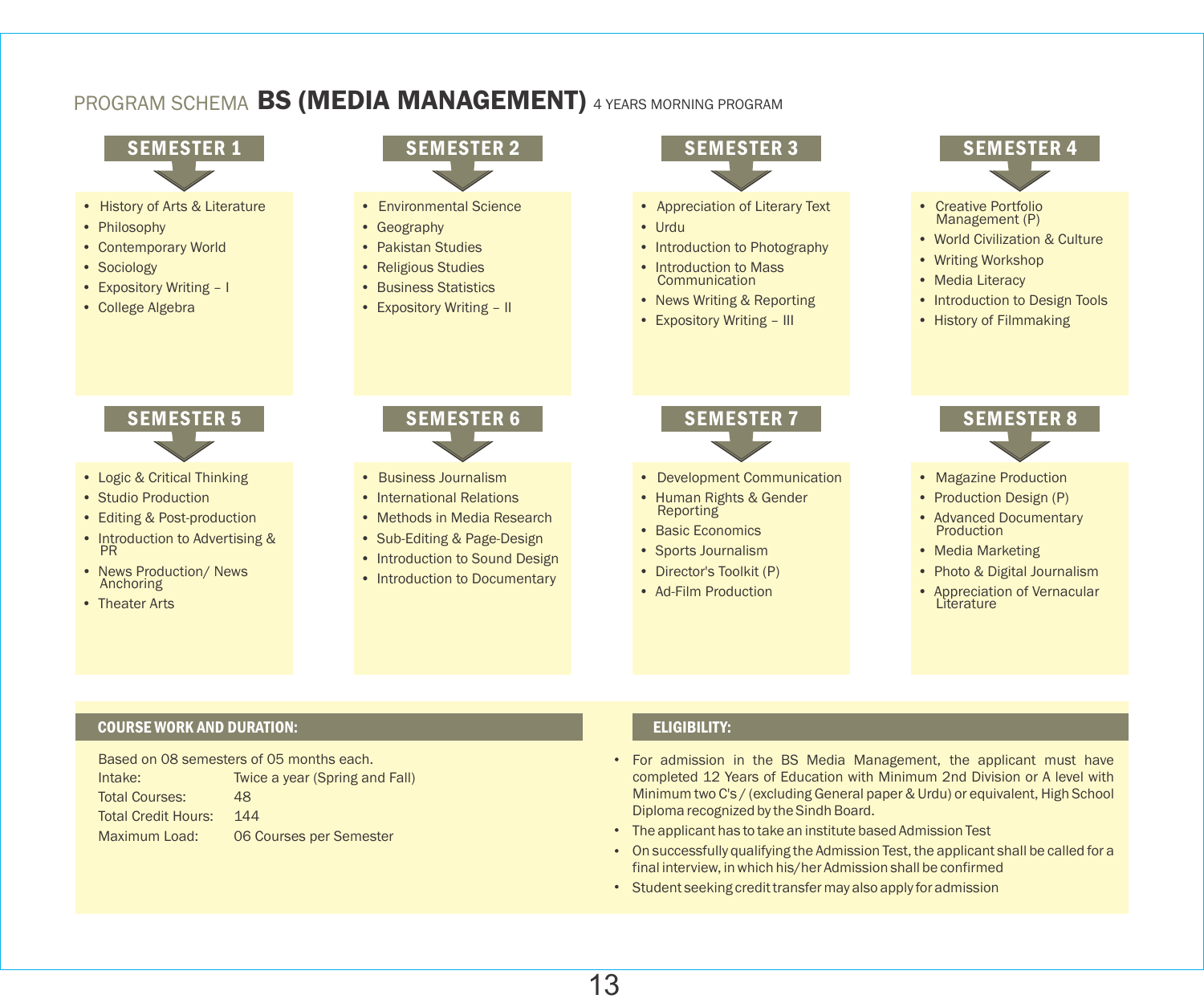### PROGRAM SCHEMA BS (SOFTWARE ENGINEERING) 4 YEARS MORNING PROGRAM



#### COURSE WORK AND DURATION: ELIGIBILITY:

Based on 08 semesters of 05 months each. Intake: Total Courses: Total Credit Hours: Maximum Load: Twice a year (Spring and Fall) 40 + 1 project 135 06 Courses per Semester

- For admission in the BS in Software Engineering Program, the applicant must have completed 12 Years of Education with at least 50% marks in (HSC) Pre-Engineering examination. An applicant having a combination of Physics, Mathematics and Computer Science is also eligible.
- The applicant has to take an institute based Admission Test
- On successfully qualifying the Admission Test, the applicant shall be called for a final interview, in which his/her Admission shall be confirmed
- Student seeking credit transfer may also apply for admission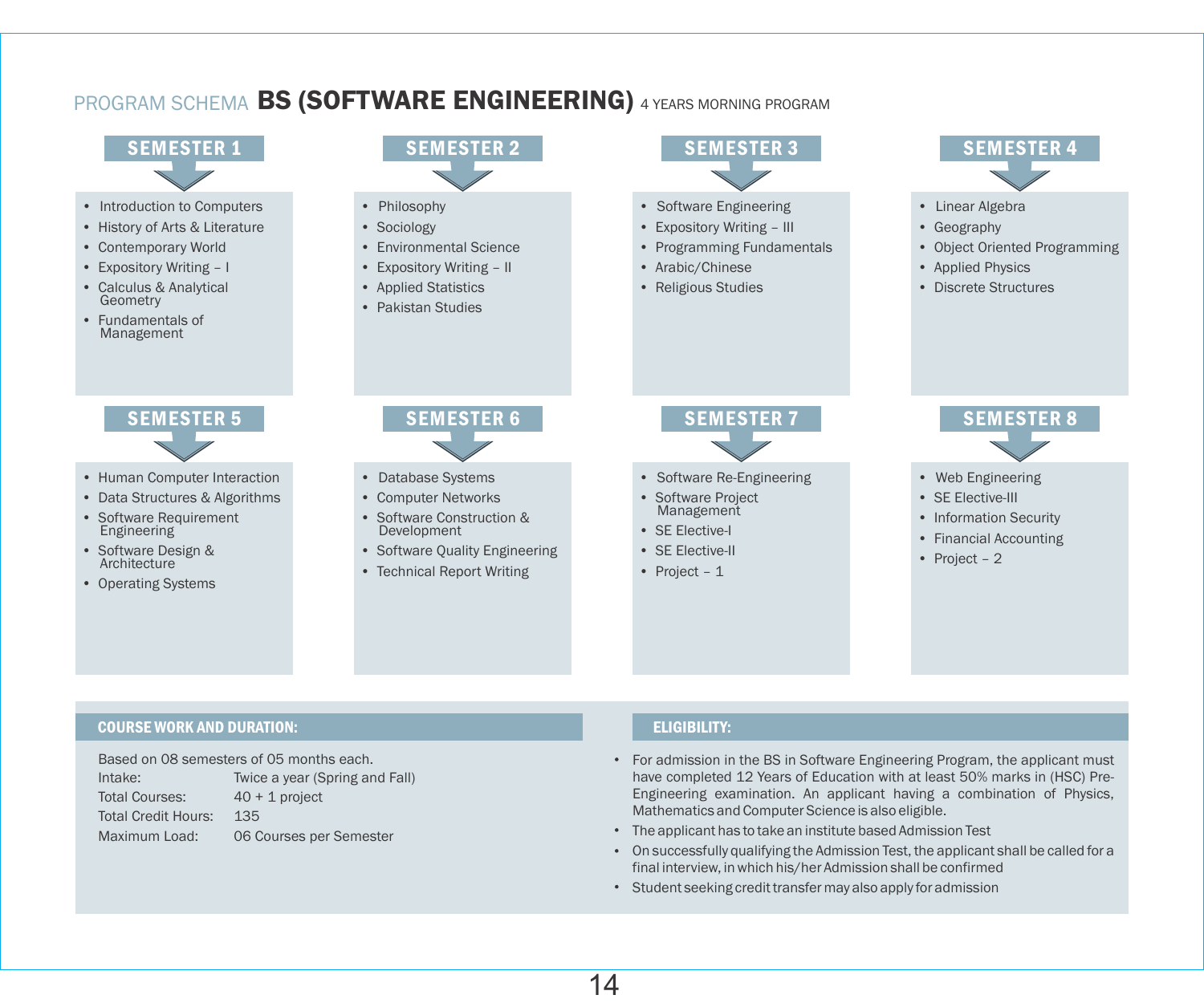#### PROGRAM SCHEMA BS (COMPUTER SCIENCE) 4 YEARS MORNING PROGRAM



Based on 08 semesters of 05 months each.

| Intake:                    | Twice a year (Spring and Fall)    |
|----------------------------|-----------------------------------|
| <b>Total Courses:</b>      | 41 Prescribed Courses + 1 Project |
| <b>Total Credit Hours:</b> | 141                               |
| Maximum Load:              | 06 Courses per Semester           |
|                            |                                   |

#### ELIGIBILITY:

• For admission in the BS(CS) Program, the applicant must have completed 12 Years of Education with atleast 50% marks in (HSC) Pre-Engineering examination. An applicant having a combination of Physics, Mathematics and Computer Science is also eligible.

- levels or other foreign qualifications must provide an equivalence certificate with at least 50% marks, issued by Intermediate Board Committee of Chairman (IBCC).
- Or, At least 50% marks in Diploma of Associate Engineering Examination, for admission.
- The applicant has to take an institute based admission test.
- On successfully qualifying the Admission Test, the applicant shall be called for a Final Interview, in which his/her Admission shall be confirmed.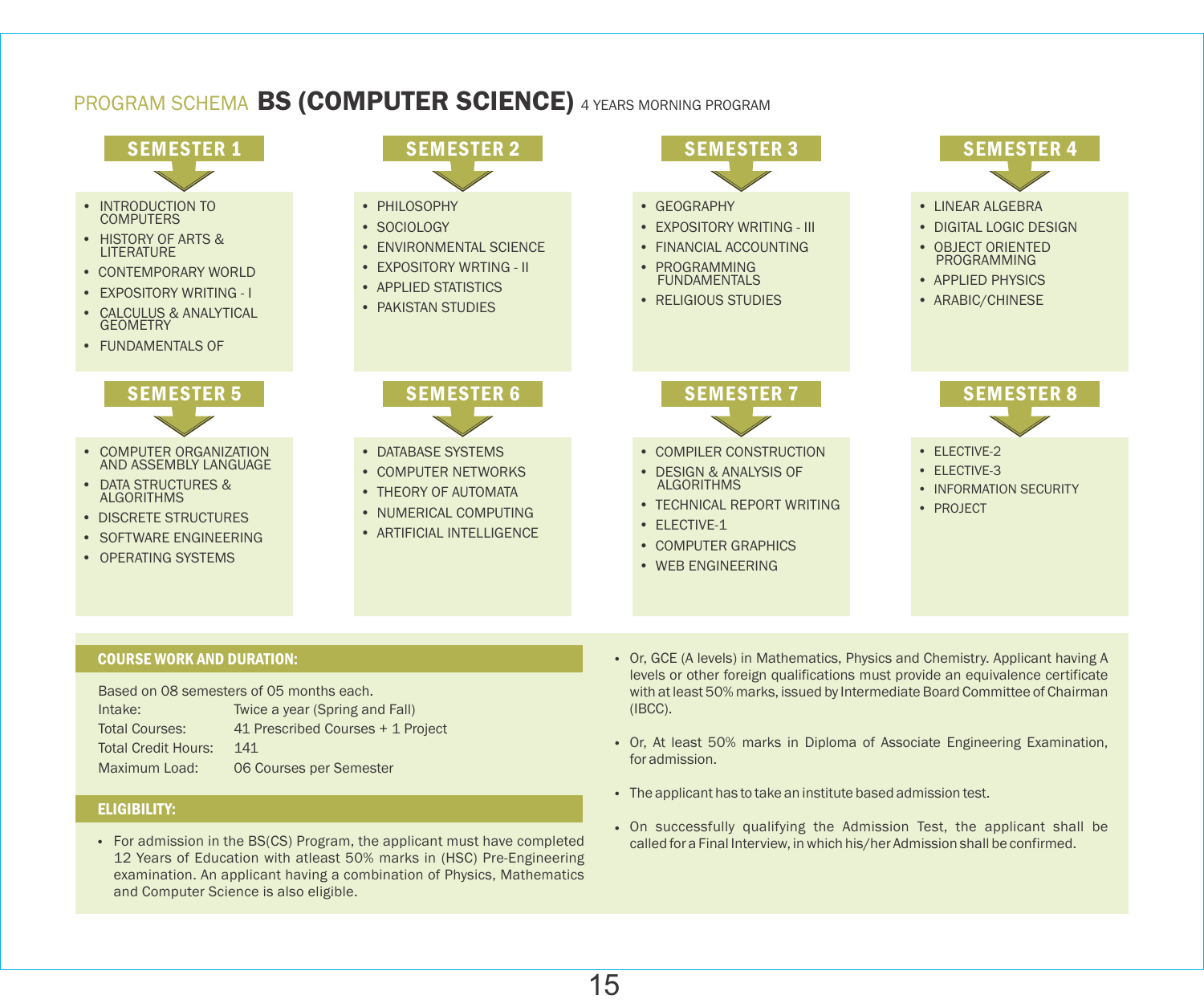### PROGRAM SCHEMA BBA <sup>2 YEARS</sup> AFTER 14 YEARS OF EDUCATION (MORNING / EVENING / WEEKEND)



#### COURSES OFFER IN SUMMER TERM

- ISLAMI STUDIES
- PAKISTAN STUDIES
- BUSINESS ECONOMICS

#### COURSE WORK AND DURATION:

Based on 04 semesters of 05 months each. Intake: Twice a year (Spring and Fall)

Total Courses: Total Credit Hours: 79 Credit Hours Maximum Load: 27 Courses 06 Courses per Semester ELIGIBILITY:

- For admission in the BBA 2 Years Program, the applicant must have completed 14 Years of Education (B.Com, BA, BSC) with minimum of 2nd Division and other equivalent qualification.
- The applicant has to take an institute based admission test.
- On successfully qualifying the Admission Test, the applicant shall be called for a Final Interview, in which his/her Admission shall be confirmed.
- Student seeking credit transfer may also apply for admission.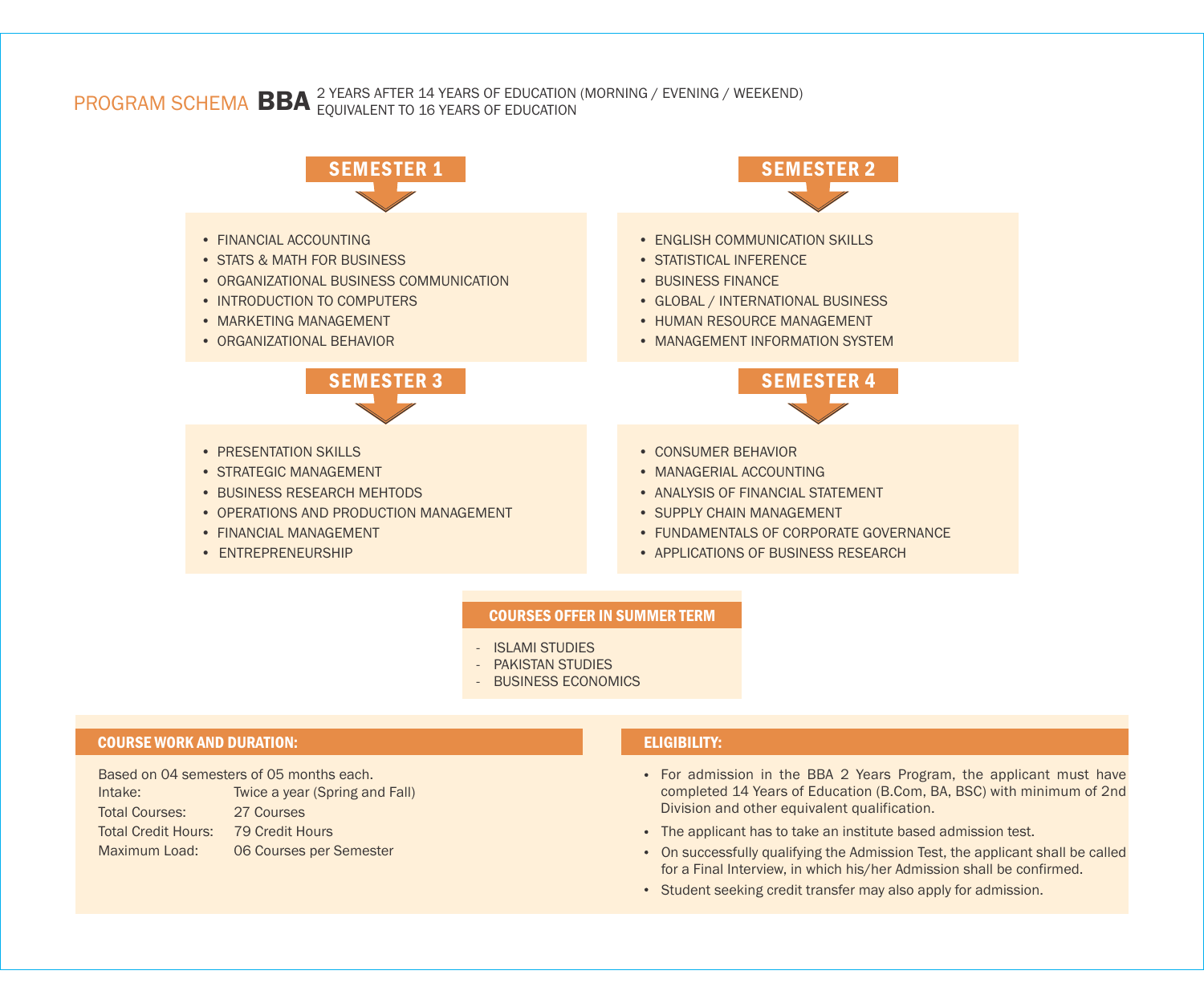#### PROGRAM SCHEMA **MBA** 1.5-2 YEARS EVENING/WEEKEND PROGRAM (EQUIVALENT TO 18 YEARS OF EDUCATION)



- OUALITATIVE RESEARCH **TECHNIQUES**
- OUANTITATIVE TECHNIQUES
- CORPORATE GOVERNANCE
- ELECTIVE I
- ELECTIVE II



- ADVANCE METHODS IN BUSINESS RESEARCH / ECONOMETRICS
- ELECTIVE III
- ELECTIVE IV



#### COURSE WORK AND DURATION:

Based on 03 semesters of 05 months each.

Intake: Total Courses: Total Credit Hours: 36 Credit Hours Twice a year (Spring and Fall) 6 Core Courses + 4 Electives + 1 Project / 2 courses

#### ELIGIBILITY:

- For admission in the MBA (36 Credit Hours), the applicant must have completed 16 Years of Education in relevant field with minimum of 2nd Division (Annual System) / 2.5 CGPA preferred (Semester System).
- The applicant has to take an institute based admission test.
- On successfully qualifying the Admission Test, the applicant shall be called for a Final Interview, in which his/her Admission shall be confirmed.
- Student seeking credit transfer may also apply for admission.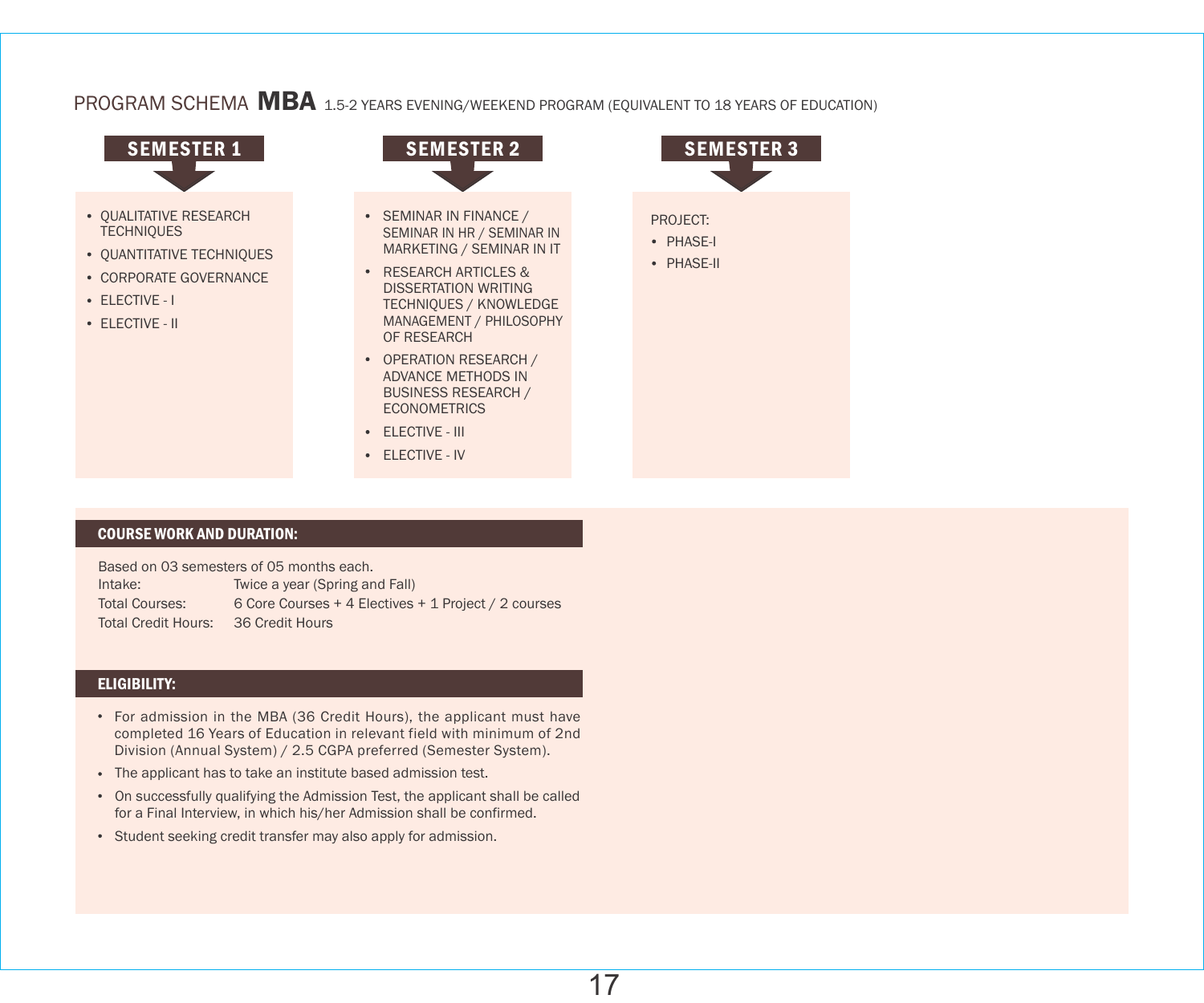#### PROGRAM SCHEMA **MBA** 2.5 YEARS WEEKEND PROGRAM (EQUIVALENT TO 18 YEARS EDUCATION)



- ORGANIZATIONAL BUSINESS **COMMUNICATION**
- BUSINESS ECONOMICS
- PRINCIPLES OF MANAGEMENT
- STATS AND MATH FOR **BUSINESS**
- FINANCIAL ACCOUNTING



- PRINCIPLE OF MARKETING
- **BUSINESS FINANCE**
- **STATISTICAL INFERENCE**
- MARKETING MANAGEMENT
- **HUMAN RESOURCES** MANAGEMENT



- QUALITATIVE RESEARCH **TECHNIQUES**
- OUANTITATIVE TECHNIQUES
- CORPORATE GOVERNANCE
- ELECTIVE-I
- **ELECTIVE-II**



- SEMINAR IN FINANCE / SEMINAR IN HR / SEMINAR IN MARKETING / SEMINAR IN IT
- RESEARCH ARTICLES & DISSERTATION WRITING TECHNIQUES / KNOWLEDGE MANAGEMENT / PHILOSOPHY OF RESEARCH
- OPERATION RESEARCH / ADVANCE METHODS IN BUSINESS RESEARCH / **ECONOMETRICS**
- ELECTIVE III
- ELECTIVE IV



#### PROJECT:

- PHASE-I
- PHASE-II

Based on 05 semesters of 05 months each.

Intake: Twice a year (Spring and Fall)

Total Courses:

Total Credit Hours: 66 Credit Hours

16 Core Courses + 4 Electives + 1 Project / 2 Courses

#### ELIGIBILITY:

For admission in the MBA (66 Credit Hours), the applicant must have completed 16 Years of Non Business Schooling with minimum of 2nd Division (Annual System) / 2.5 CGPA Preferred (Semester System).

- COURSE WORK AND DURATION: The applicant has to take an institute based admission test.
	- On successfully qualifying the Admission Test, the applicant shall be called for a Final Interview, in which his/her Admission shall be confirmed.
	- Student seeking credit transfer may also apply for admission.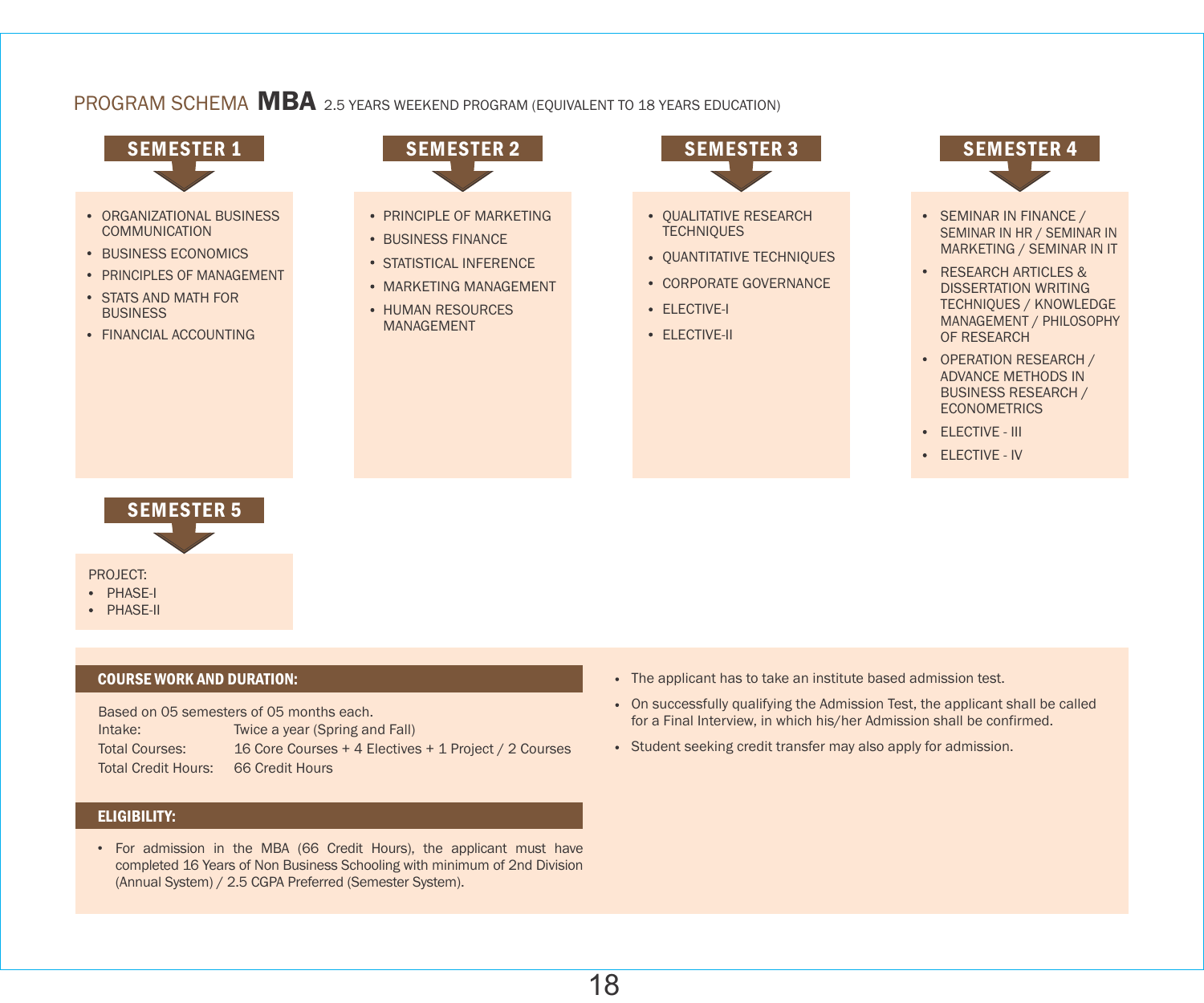### PROGRAM SCHEMA **MS** IN MANAGEMENT SCIENCES (1.5-2 YEARS EVENING/WEEKEND PROGRAM)



- **TECHNIQUES**
- QUANTITATIVE TECHNIQUES
- CORPORATE GOVERNANCE
- SEMINAR IN FINANCE/ SEMINAR IN MARKETING



- QUALITATIVE RESEARCH **DESISIS:** SEMINAR IN HR/SEMINAR IN IT **THESIS**:
	- RESEARCH ARTICLES & DISSERTATION WRITING TECHNIQUES / KNOWLEDGE MANAGEMENT / PHILOSOPHY OF RESEARCH
	- OPERATION RESEARCH / ADVANCE METHODS IN BUSINESS RESEARCH
	- **ECONOMETRICS**



#### COURSE WORK AND DURATION:

| Based on 03 semesters of 05 months each. |                                |  |
|------------------------------------------|--------------------------------|--|
| Intake:                                  | Twice a year (Spring and Fall) |  |
| <b>Total Courses:</b>                    | 8 Courses + Thesis             |  |
| <b>Total Credit Hours:</b>               | 30 Credit Hours                |  |
| Maximum Load:                            | 04 Courses per Semester        |  |

#### ELIGIBILITY:

- For admission in the MS Program, the applicant must have completed 16 Years of Education in relevant field with minimum of 1st Division (Annual System) / 2.5 CGPA (Semester System) from a recognized Institute/ University. All students seeking admission to MS Program will have to qualify Institute based admission test or GRE / NTS.
- On successfully qualifying the Admission Test, the applicant shall be called for a Final Interview, in which his/her Admission shall be confirmed.
- Student seeking credit transfer may also apply for admission.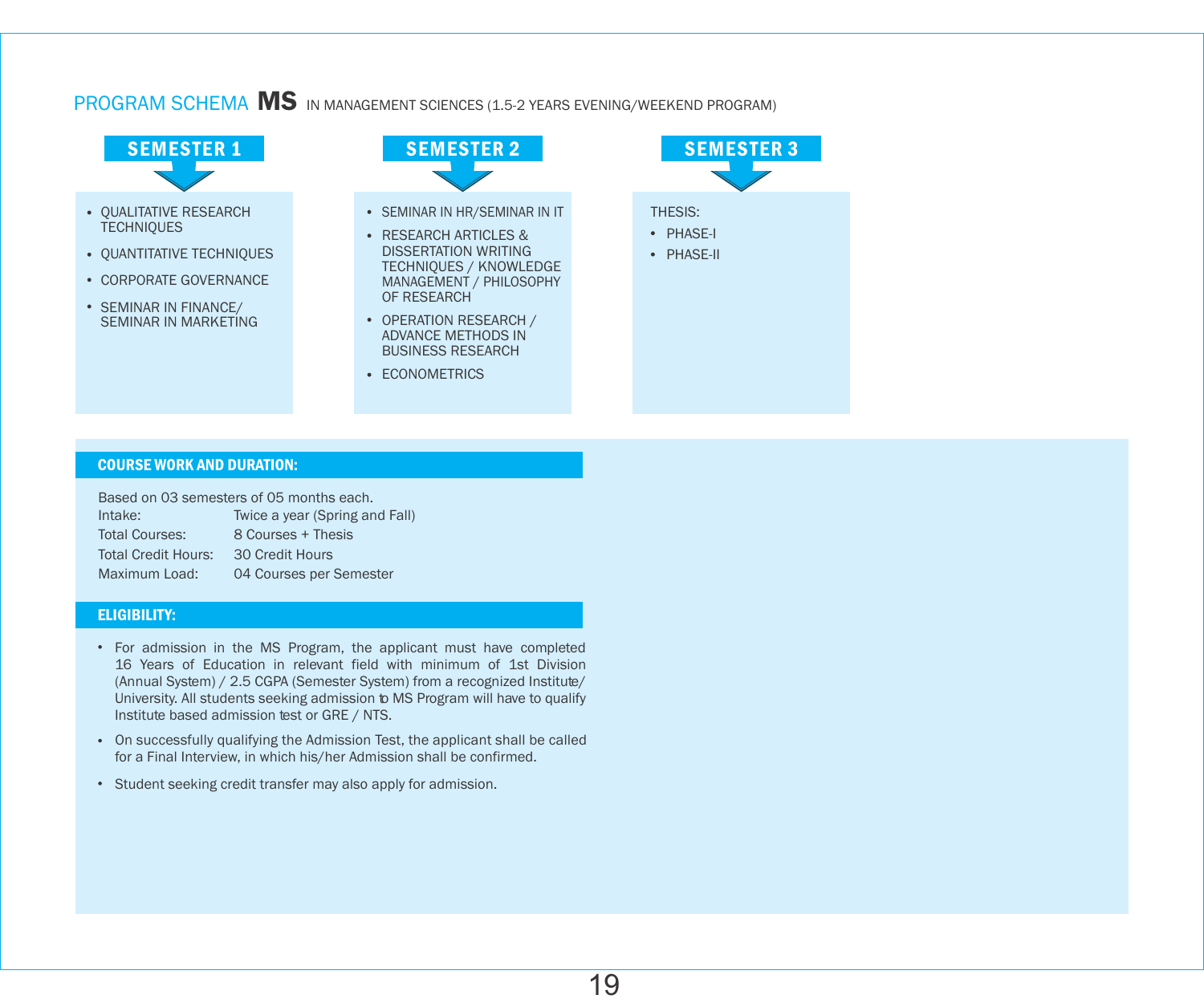### 18 Credit Hours of Post Graduate Level Course Work Followed by a Dissertation of 18 Credit Hours.

#### COURSE WORK AND DURATION:

| Based on semesters of 05 months each. |                                |
|---------------------------------------|--------------------------------|
| Intake:                               | Twice a year (Spring and Fall) |
| <b>Total Courses:</b>                 | 6 Courses + 01 Dissertation    |
| <b>Total Credit Hours:</b>            | 36 Credit Hours                |
| Maximum Load:                         | 03 Courses per Semester        |

#### ELIGIBILITY:

- For admission in the Ph.D Program, minimum CGPA of 3.00 (Semester System) or 1st Division (Annual System) in M.S/M.Phill/MBA (18 years of education) or any other Equivalent Degree in relevant field is required.
- The applicant must have carried out Research Work of minimum 06 Credit Hours in the previous degree in relevant field.
- GAT (Subject) or Institute based Admission Test in the area of Management Sciences is required.
- On successful completion of all the requirement mentioned above, the applicant shall be called for a Final Panel Interview in which his/her Admission shall be confirmed.
- Minimum time period for the completion of Ph.D Program is 03 Years, Whereas, the upper limits is up to 08 Years.
- Student seeking credit transfer may also apply for admission.

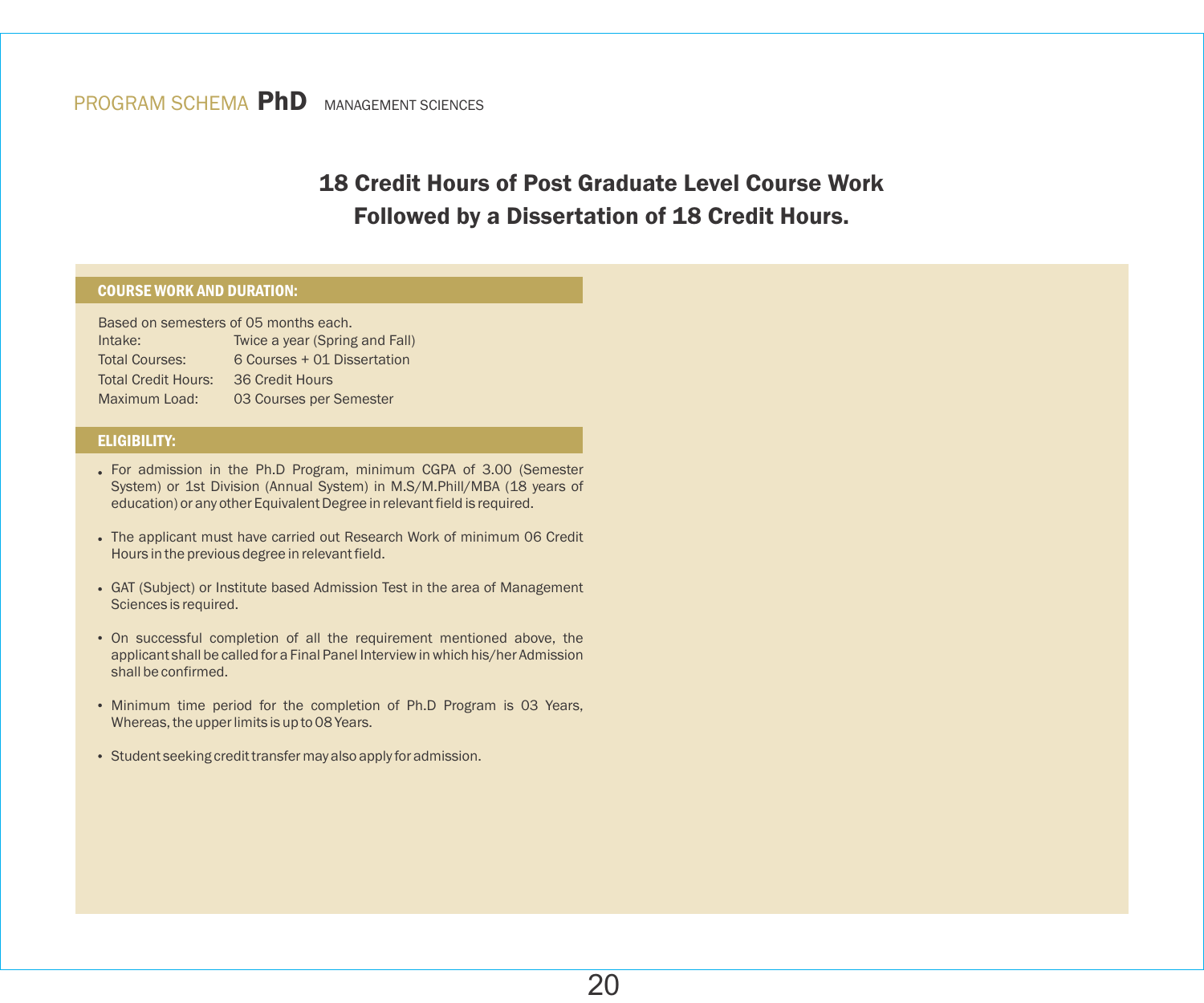# FEE SCHEDULE

### ADP IN COMMERCE MORNING / EVENING PROGRAM

| Admission Form & Prospectus    | 500               |
|--------------------------------|-------------------|
| Admission Fee                  | 20,000            |
| Semester Registration Fee      | 5,000x4=20,000    |
| <b>Tuition Fee per Course</b>  | 15,000x22=330,000 |
| Documents Verification Charges | 2,000             |
| TOTAL                          | 372,500           |
| At the time of Admission       | 42.000            |

| BBA<br><b>Morning Program</b>  |                   |
|--------------------------------|-------------------|
| Admission Form & Prospectus    | 500               |
| Admission Fee                  | 20,000            |
| Semester Registration Fee      | 5,000x8=40,000    |
| Tuition Fee per Course         | 15,000x45=675,000 |
| Documents Verification Charges | 2,000             |
| <b>TOTAL</b>                   | 737,500           |
| At the time of Admission       |                   |

## BS Software Engineering

| At the time of Admission                           | 42,000              |
|----------------------------------------------------|---------------------|
| <b>TOTAL</b>                                       | 737,500             |
| Documents Verification Charges                     | 2,000               |
| <b>Project Fee</b>                                 | 30,000              |
| Lab Charges<br>(9 Cr. Hrs x per Cr. Hrs Rs. 4,333) | 45,000              |
| Tuition Fee per Course                             | 15,000 x 40=600,000 |
| Semester Registration Fee                          | 5.000x8=40.000      |
| Admission Fee                                      | 20,000              |
| Admission Form & Prospectus                        | 500                 |
|                                                    |                     |

#### ADP MANAGEMENT | SALES MANAGEMENT | WEB AND DIGITAL MARKETING | ADMINISTRATIVE AND OFFICE TECHNOLOGY | ECOMMERCE AND ONLINE BUSINESS SOFTWARE DEVELOPMENT | COMPUTER INFRASTRUCTURE AND NETWORKING

| Admission Form & Prospectus    | 500               |
|--------------------------------|-------------------|
| Admission Fee                  | 20,000            |
| Semester Registration Fee      | 5,000x4=20,000    |
| Tuition Fee per Course         | 15.000x24=360.000 |
| Documents Verification Charges | 2.000             |
| <b>TOTAL</b>                   | 402,500           |
| At the time of Admission       | 42.000            |

#### **BSCS** Morning Program

| Admission Form & Prospectus                      | 500               |
|--------------------------------------------------|-------------------|
| Admission Fee                                    | 20,000            |
| Semester Registration Fee                        | 5.000x8=40.000    |
| Tuition Fee per Course                           | 15,000x41=615,000 |
| Lab Charges (12 Cr. Hrs x per Cr. Hrs Rs. 4,333) | 5,000x12=60,000   |
| Project Fee                                      | 30,000            |
| Document Verification Charges                    | 2,000             |
| <b>TOTAL</b>                                     | 767,500           |
| At the time of Admission                         | 42.000            |

| <b>MERIT SCHOLARSHIP OFFER</b> |             |
|--------------------------------|-------------|
| Percentage                     | Scholarship |
| 75 - Above                     | 25%         |

#### KEY FEATURES:

- - Easy Monthly Installment 0% Markup / No Interest.

- - No Regular Examination Fee.

- - 20% Scholarship for Siblings.

#### NOTE:

- - Rs. 2000/- will be charged in case of dishonor of cheque.

- - The Management of KASBIT has rights to revise fees policy as per requirement. Last date for payment of fee is 10th of every month.

- - A late fee of Rs. 100/- per day will be charged after due date upto Rs. 1000/- maximum.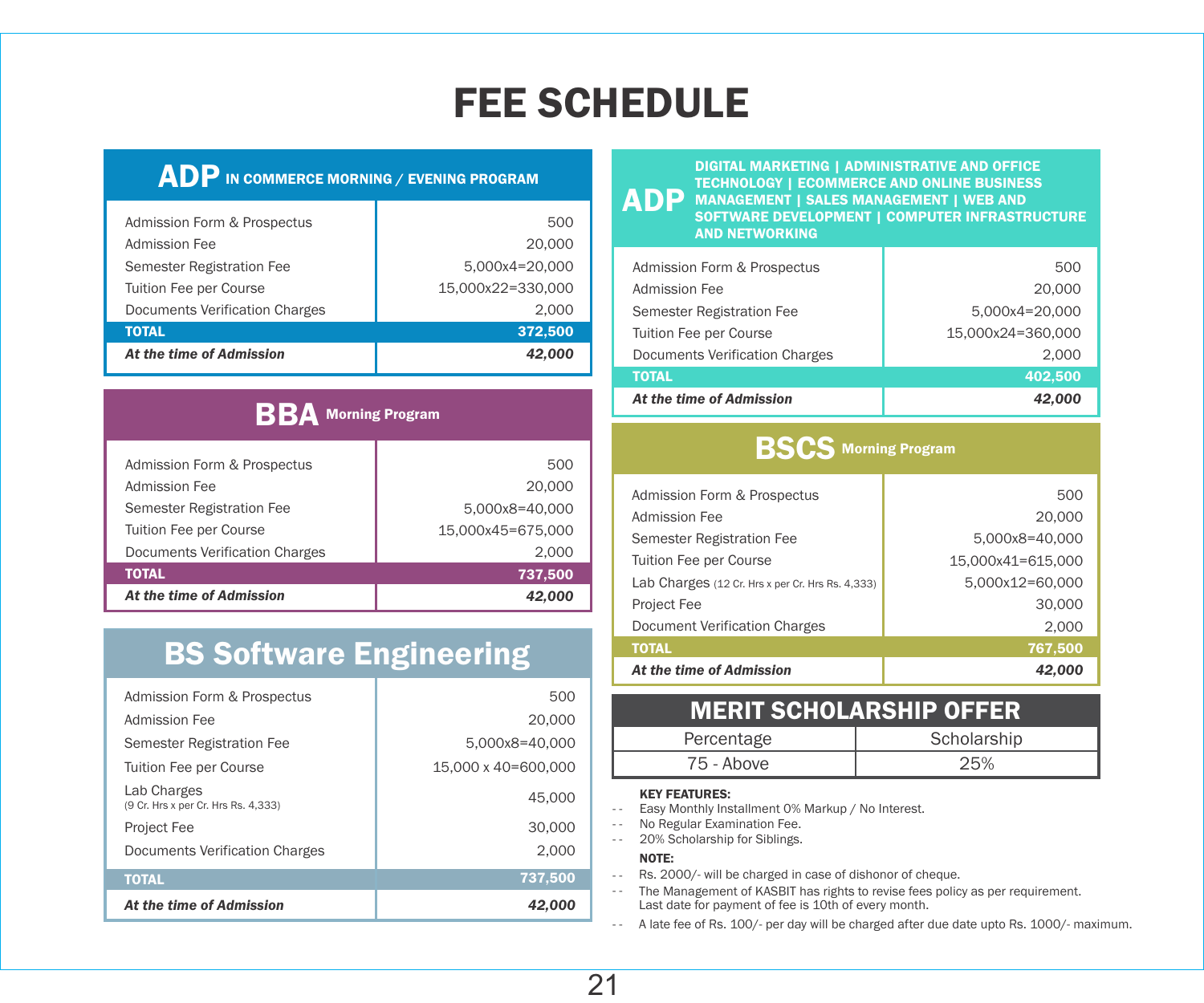# FEE SCHEDULE

## BS ACCOUNTING AND FINANCE | ACCOUNTANCY AND TAXATION | MEDIA MANAGEMENT

| Admission Form & Prospectus    | 500                          |
|--------------------------------|------------------------------|
| Admission Fee                  | 20,000                       |
| Semester Registration Fee      | $5,000 \times 8 = 40,000$    |
| <b>Tuition Fee per Course</b>  | $15,000 \times 48 = 720,000$ |
| Documents Verification Charges | 2.000                        |
| <b>TOTAL</b>                   | 782,500                      |
| At the time of Admission       | 42.000                       |

| <b>MBA</b> 66 CREDIT HOURS           |                   |
|--------------------------------------|-------------------|
| Admission Form & Prospectus          | 500               |
| Admission Fee                        | 20,000            |
| Interview & Admission Processing Fee | 1.000             |
| Semester Registration Fee            | 5.000x4=20.000    |
| Tuition Fee per Course               | 15,000x20=300,000 |
| <b>Project Fee</b>                   | 30,000            |
| Documents Verification Charges       | 2,000             |
| <b>TOTAL</b>                         | 373,500           |
| At the time of Admission             | 43,000            |

### **MS** MANAGEMENT SCIENCES

| Admission Form & Prospectus          | 500                |
|--------------------------------------|--------------------|
| Admission Fee                        | 20,000             |
| Interview & Admission Processing Fee | 1,000              |
| Semester Registration Fee            | $5.000x2 = 10.000$ |
| Tuition Fee per Course               | 15,000x8=120,000   |
| Thesis Fee                           | 30,000             |
| Documents Verification Charges       | 2,000              |
| <b>TOTAL</b>                         | 183,500            |
| At the time of Admission             |                    |

## BBA-2 Years 79 CREDIT HOURS

| Admission Form & Prospectus          | 500               |
|--------------------------------------|-------------------|
| Admission Fee                        | 20,000            |
| Semester Registration Fee            | 5,000x4=20,000    |
| <b>Tuition Fee per Course</b>        | 15,000x25=375,000 |
| Tuition Fee (2 Credit Hours) Courses | 10,000x2=20,000   |
| Documents Verification Charges       | 2.000             |
| <b>TOTAL</b>                         | 437,500           |
| At the time of Admission             | 42.000            |

### MBA 36 CREDIT HOURS

| Admission Form & Prospectus          | 500               |
|--------------------------------------|-------------------|
| Admission Fee                        | 20,000            |
| Interview & Admission Processing Fee | 1,000             |
| Semester Registration Fee            | 5,000x2=10,000    |
| Tuition Fee per Course               | 15,000x10=150,000 |
| Project Fee                          | 30,000            |
| Documents Verification Charges       | 2,000             |
| <b>TOTAL</b>                         | 213,500           |
| At the time of Admission             |                   |

#### **PhD MANAGEMENT SCIENCES**

| At the time of Admission<br>(Note: Foreign reviewer Fee USD 1000) | 56,000           |
|-------------------------------------------------------------------|------------------|
| <b>TOTAL</b>                                                      | 528,500          |
| Documents Verification Charges                                    | 2,000            |
| Local Reviewer Fee                                                | 20,000           |
| <b>Thesis Supervision Processing Fee</b>                          | 150,000          |
| Thesis Fee                                                        | 162,000          |
| Tuition Fee per Course                                            | 27,000x6=162,000 |
| Semester Registration Fee                                         | $5,000x2=10,000$ |
| Interview & Admission Processing Fee                              | 2.000            |
| Admission Fee                                                     | 20,000           |
| Admission Form & Prospectus                                       | 500              |
|                                                                   |                  |

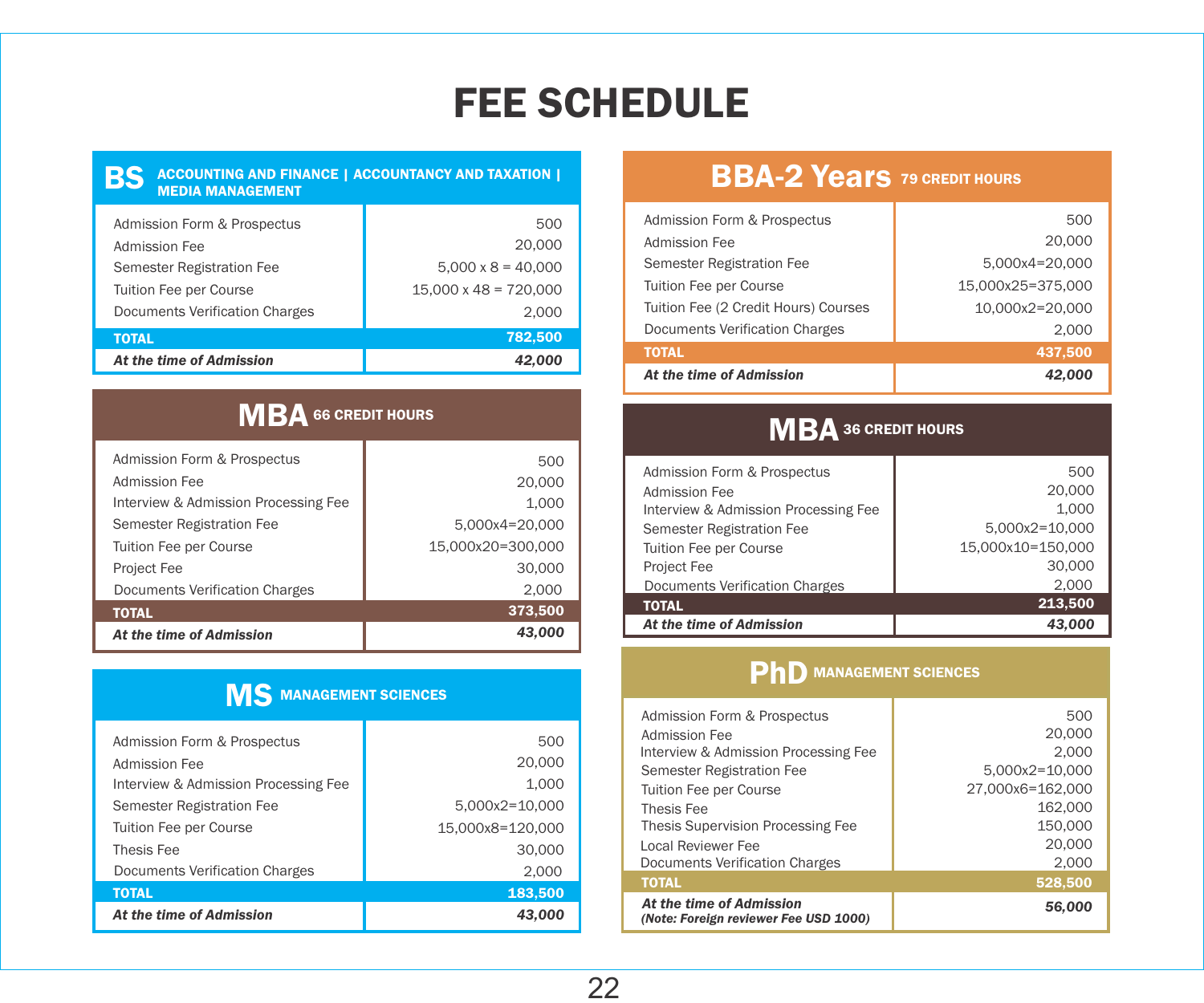| <b>LIST OF ELECTIVE COURSES FOR MBA</b>                                                                                                                                                                                                                                                       |                                                                                                                                                                                                                                                                                                   |                                                                                                                                                                                                                                      |                                                                                                                                                                                                                                                                                  |
|-----------------------------------------------------------------------------------------------------------------------------------------------------------------------------------------------------------------------------------------------------------------------------------------------|---------------------------------------------------------------------------------------------------------------------------------------------------------------------------------------------------------------------------------------------------------------------------------------------------|--------------------------------------------------------------------------------------------------------------------------------------------------------------------------------------------------------------------------------------|----------------------------------------------------------------------------------------------------------------------------------------------------------------------------------------------------------------------------------------------------------------------------------|
| <b>FINANCE</b>                                                                                                                                                                                                                                                                                | <b>HUMAN RESOURCE MANAGEMENT</b>                                                                                                                                                                                                                                                                  | <b>MARKETING</b>                                                                                                                                                                                                                     | <b>SUPPLY CHAIN MANAGEMENT</b>                                                                                                                                                                                                                                                   |
| • Financial Derivatives<br>• Risk Management<br>• Islamic Financial System<br>• Investment and Portfolio Management<br>• Treasury and Fund Management<br>• Investment Banking<br>• Advanced Taxation<br>• Alternative Investment<br>• Analysis of Financial Statements<br>• Corporate Finance | • Performance Management<br>• Organizational Psychology<br>• Compensation Management<br>• Leadership and Motivational Management<br>• Recruitment and Selection<br>• Strategic Human Resource Management<br>• Training and Development<br>• Health and Safety Management<br>• Conflict Management | • Consumer Behavior<br>• Retail Management<br>• Advertisement Management<br>• Sales Management<br>• Brand Management<br>• Integrated Marketing Communication<br>• Marketing of Services<br>• Media Planning, Research and Management | • Value Chain Management<br>• Logistic Management<br>• Material Management<br>• Supply Chain and Logistic Management<br>• Import and Export Management<br>• Supply Chain and Risk Management<br>• Total Quality Management<br>• Procurement Management<br>• Warehouse Management |
| LIST OF ELECTIVE COURSE FOR BSCS<br>• Mobile Application Development<br>• Computer Graphics & Animation<br>• Visual Progamming<br>• Computer Vision<br>• Simulation & Modeling                                                                                                                | • Cyber Security<br>• Database Administration & Management<br>• Data Encryption and Security<br>• Enterprise Systems<br>• Human Computer Interaction<br>• Information Systems Audit<br>• Multimedia Communications                                                                                | • Real Time Systems<br>• System and Network Administration<br>• Systems Programming<br>• Web Engineering<br>• Web Technologies                                                                                                       |                                                                                                                                                                                                                                                                                  |

#### LOCATION